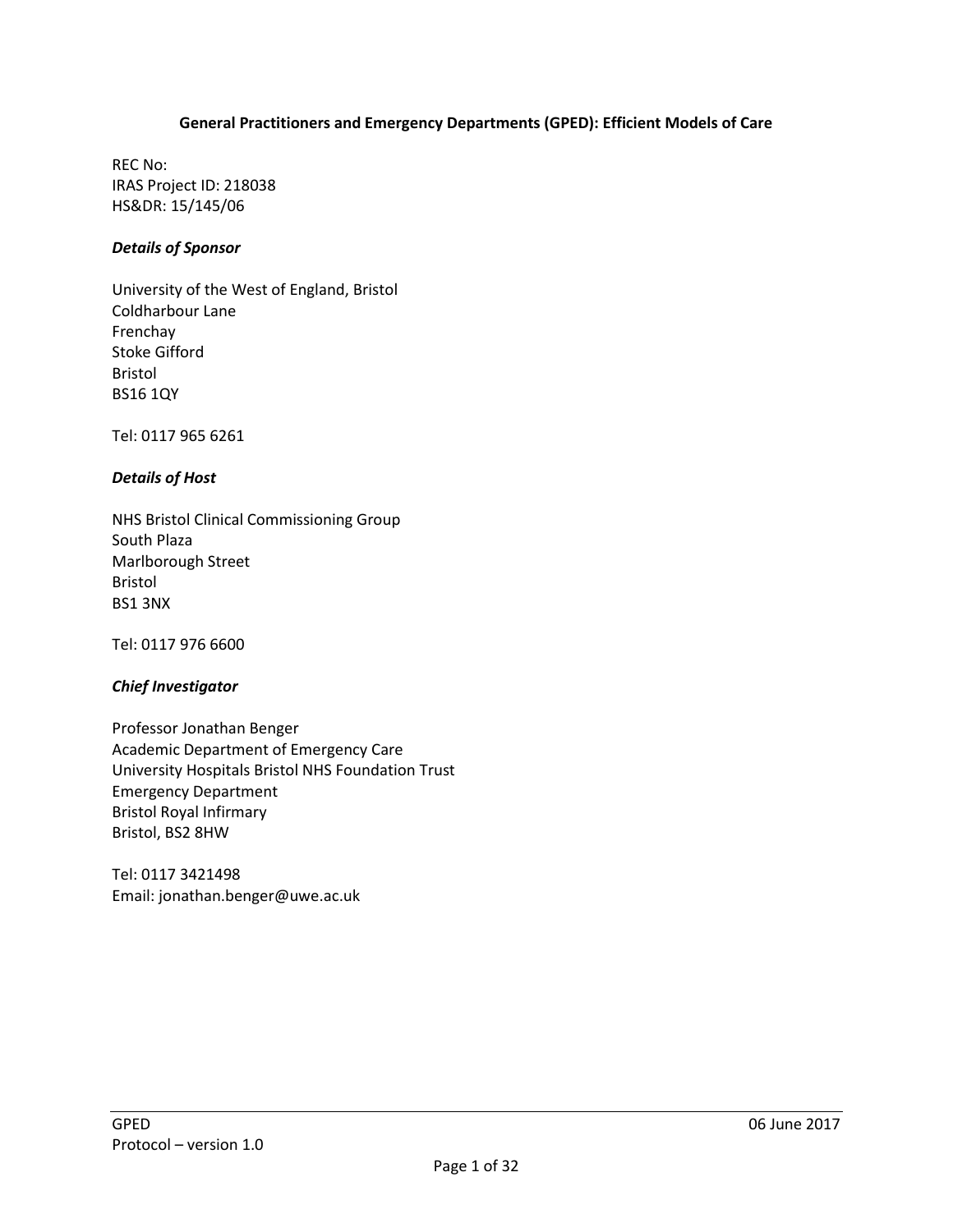#### *Research Team and Contact Details*

Professor Karen Bloor Department of Health Sciences Seebohm Rowntree Building University of York Heslington York YO10 5DD

Tel:01904 321321 Email: karen.bloor@york.ac.uk

Professor Tim Doran Department of Health Sciences Seebohm Rowntree Building University of York Heslington York YO10 5DD

Tel:01904 321321 Email: tim.doran@york.ac.uk

Dr Nils Gutacker Centre for Health Economics University of York Heslington York YO10 5DD

Tel: 01904 321401 Email: nils.gutacker@york.ac.uk

Dr Sarah Voss Faculty of Health and Life Sciences University of the West of England Glenside Campus Blackberry Hill Bristol BS16 1DD

Tel: 0117 328 8906 Email: sarah.voss@uwe.ac.uk

Professor Joy Adamson Institute of Health and Society Newcastle University The Baddiley-Clark Building Richardson Road Newcastle upon Tyne NE2 4AX

Tel: 01912 087045 Email: joy.adamson@ncl.ac.uk

Professor Chris Salisbury Centre for Academic Primary Care School of Social and Community Medicine University of Bristol 39 Whatley Road Bristol BS8 2PS

Tel: 01173 314543 Email: c.salisbury@bristol.ac.uk

Dr Sean Cowlishaw Centre for Academic Primary Care School of Social and Community Medicine University of Bristol 39 Whatley Road Bristol BS8 2PS

Tel: 01173 314543 Email: sean.cowlishaw@bristol.ac.uk

Professor Sarah Purdy Centre for Academic Primary Care School of Social and Community Medicine University of Bristol 39 Whatley Road Bristol BS8 2PS

Tel: 01173 314543 Email: sarah.purdy@bristol.ac.uk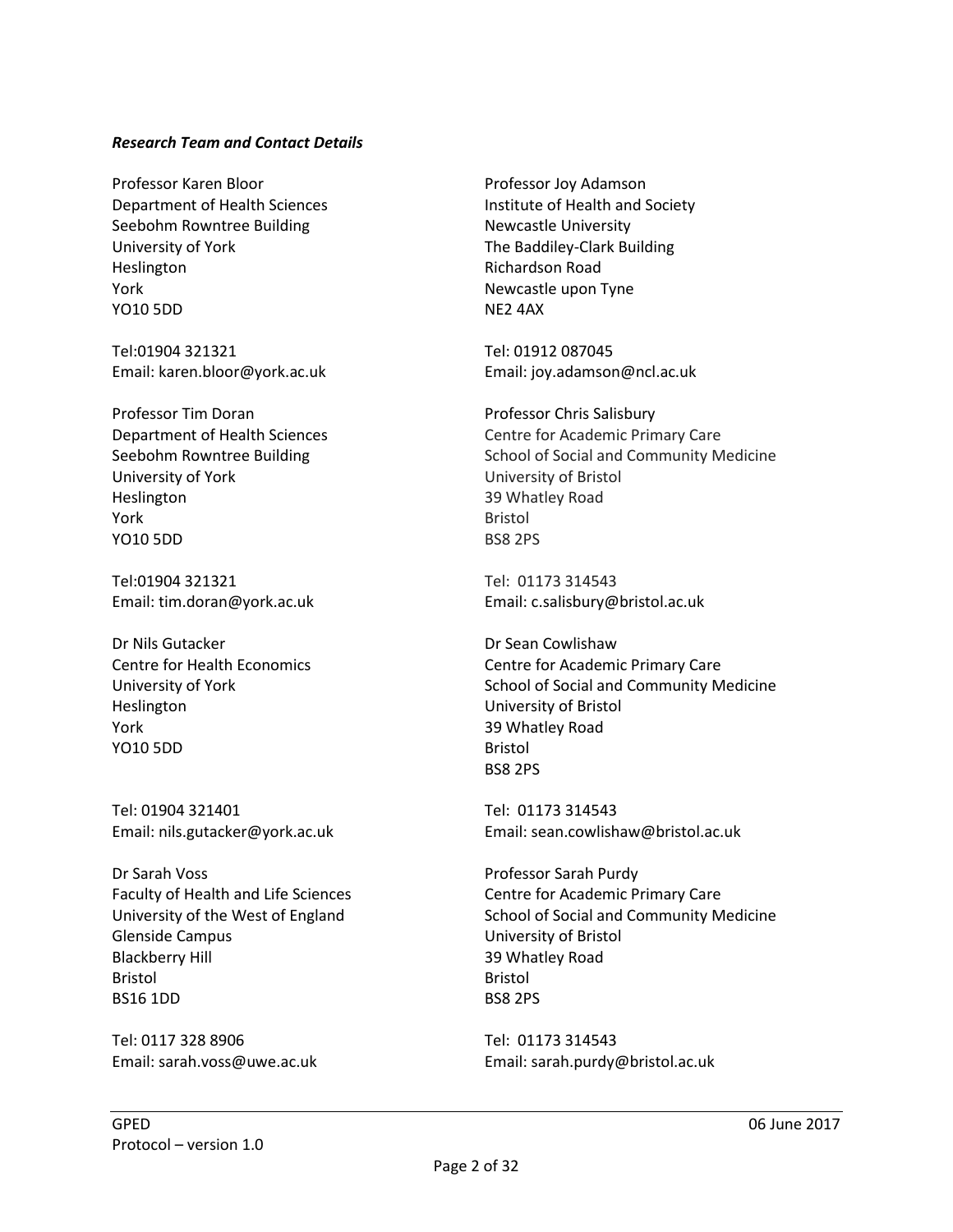Dr Andy Gibson Faculty of Health and Life Sciences University of the West of England Glenside Campus Blackberry Hill Bristol BS16 1DD

Tel: 01173 287883 Email: Andy.Gibson@uwe.ac.uk Dr Helen Baxter School of Social and Community Medicine University of Bristol Canynge Hall, 39 Whatley Road Bristol BS8 2PS

Tel: 01179 287230 Email: helen.baxter@bristol.ac.uk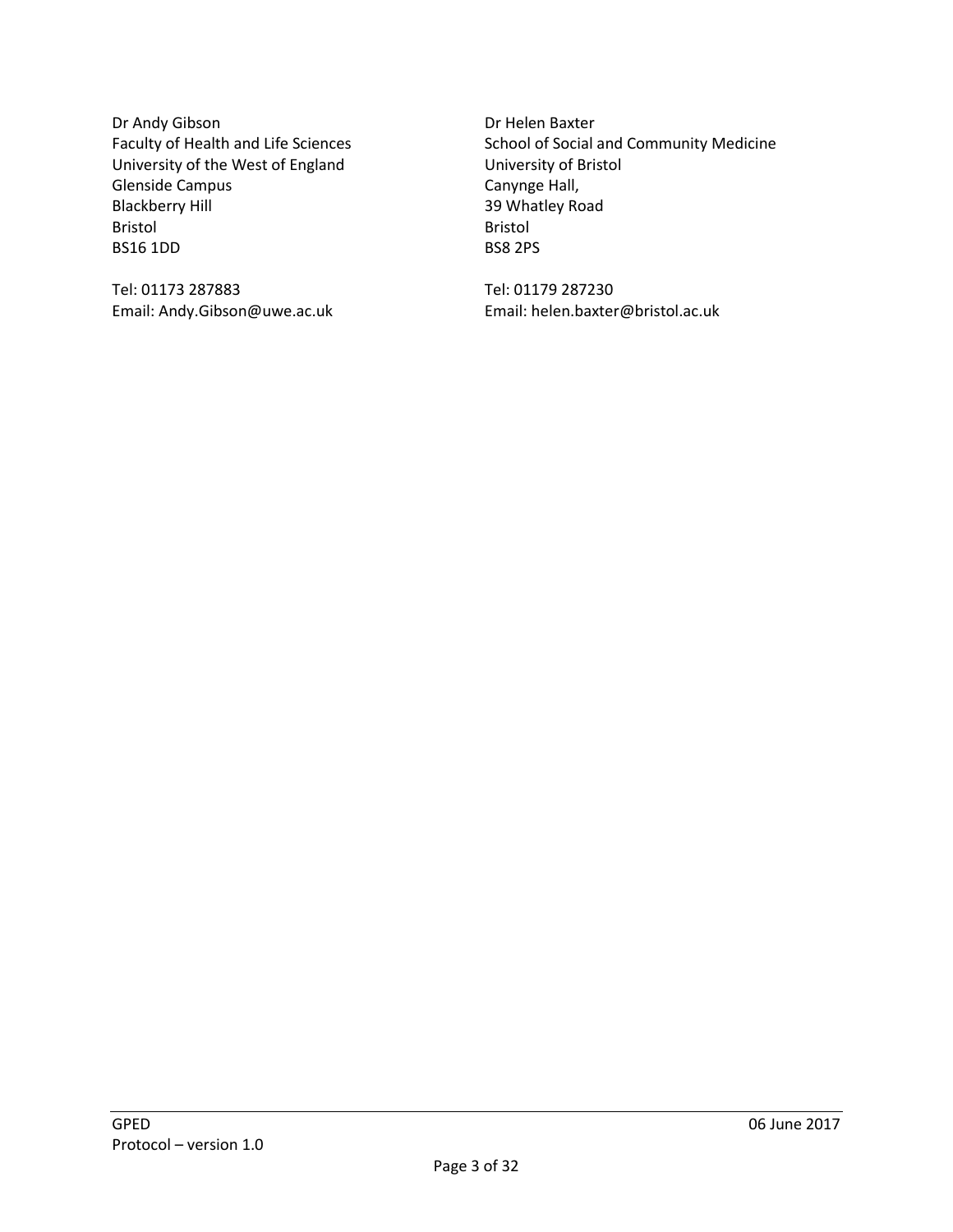# **Table of contents**

| 1.                      |     |                                                                 |  |
|-------------------------|-----|-----------------------------------------------------------------|--|
|                         | 2.1 |                                                                 |  |
|                         | 2.2 |                                                                 |  |
| 3.                      |     |                                                                 |  |
| 4.                      |     |                                                                 |  |
|                         | 4.1 |                                                                 |  |
|                         | 4.2 |                                                                 |  |
|                         | 4.3 |                                                                 |  |
|                         | 4.4 |                                                                 |  |
|                         | 4.5 |                                                                 |  |
|                         | 4.6 |                                                                 |  |
|                         | 4.7 |                                                                 |  |
|                         | 4.8 |                                                                 |  |
| 5                       |     |                                                                 |  |
| 6                       |     |                                                                 |  |
|                         | 6.1 |                                                                 |  |
|                         | 6.2 | Study Steering Committee and Publication Oversight Committee 26 |  |
| $\overline{\mathbf{z}}$ |     |                                                                 |  |
| 8                       |     |                                                                 |  |
|                         | 8.1 |                                                                 |  |
|                         | 8.2 |                                                                 |  |
|                         | 8.3 |                                                                 |  |
| 9                       |     |                                                                 |  |
|                         | 9.1 |                                                                 |  |
|                         | 9.2 |                                                                 |  |
| 10                      |     |                                                                 |  |
| 11                      |     |                                                                 |  |
| 12                      |     |                                                                 |  |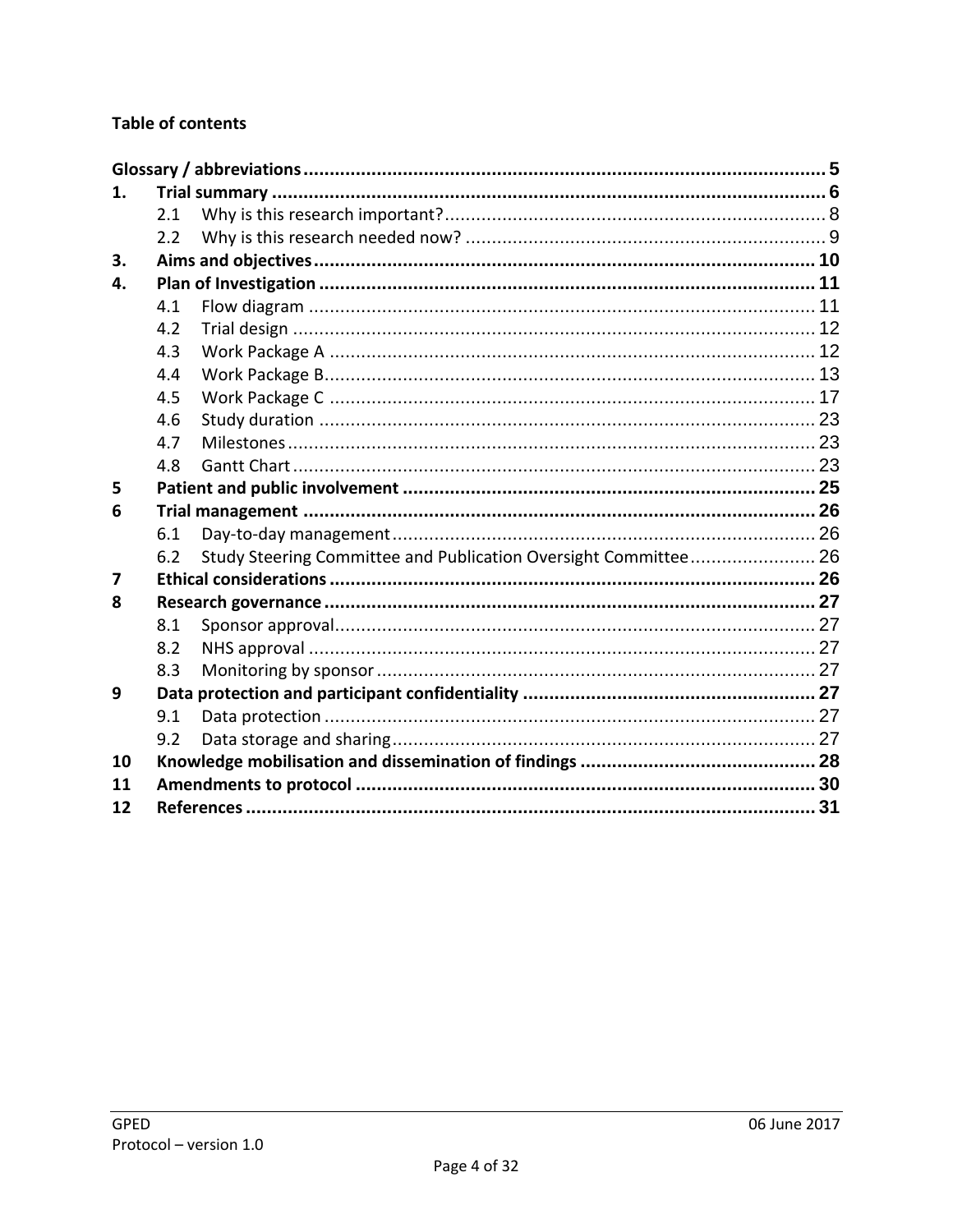# <span id="page-4-0"></span>**Glossary / abbreviations**

| A&E          | Accident and Emergency Department (also known as Emergency Department) |
|--------------|------------------------------------------------------------------------|
| <b>APC</b>   | Admitted patient care                                                  |
| <b>CCG</b>   | Clinical commissioning group                                           |
| CQC          | <b>Care Quality Commission</b>                                         |
| DiD          | Difference in difference                                               |
| <b>ED</b>    | Emergency Department (also known as Accident and Emergency Department) |
| <b>ESR</b>   | Electronic staff record                                                |
| <b>GLM</b>   | Generalised linear model                                               |
| GP           | <b>General Practitioner</b>                                            |
| <b>GPED</b>  | General Practitioners working in or alongside the Emergency Department |
| <b>HES</b>   | <b>Hospital Episode Statistics</b>                                     |
| <b>HRA</b>   | <b>Health Research Authority</b>                                       |
| ICH-GCP      | International conference for harmonisation of good clinical practice   |
| <b>ITS</b>   | Interrupted time series                                                |
| <b>LSOA</b>  | Lower super output area                                                |
| <b>MRC</b>   | <b>Medical Research Council</b>                                        |
| <b>NHS</b>   | <b>National Health Service</b>                                         |
| <b>NICE</b>  | National institute for Health and Care Excellence                      |
| <b>NIHR</b>  | National Institute for Health Research                                 |
| NoMAD        | Implementation measure based on Normalization Process Theory           |
| <b>NPT</b>   | <b>Normalization Process Theory</b>                                    |
| <b>ONS</b>   | <b>Office for National Statistics</b>                                  |
| POC          | <b>Publication Oversight Committee</b>                                 |
| <b>PSSRU</b> | Personal Social Service Research Unit                                  |
| <b>REC</b>   | Research ethics committee                                              |
| <b>SD</b>    | <b>Standard deviation</b>                                              |
| SMG          | Study management group                                                 |
| SOP          | Standard operating procedure                                           |
| <b>SSC</b>   | Study steering committee                                               |
| UK           | United Kingdom                                                         |
| <b>UWE</b>   | University of the West of England, Bristol                             |
| <b>WP</b>    | Work package                                                           |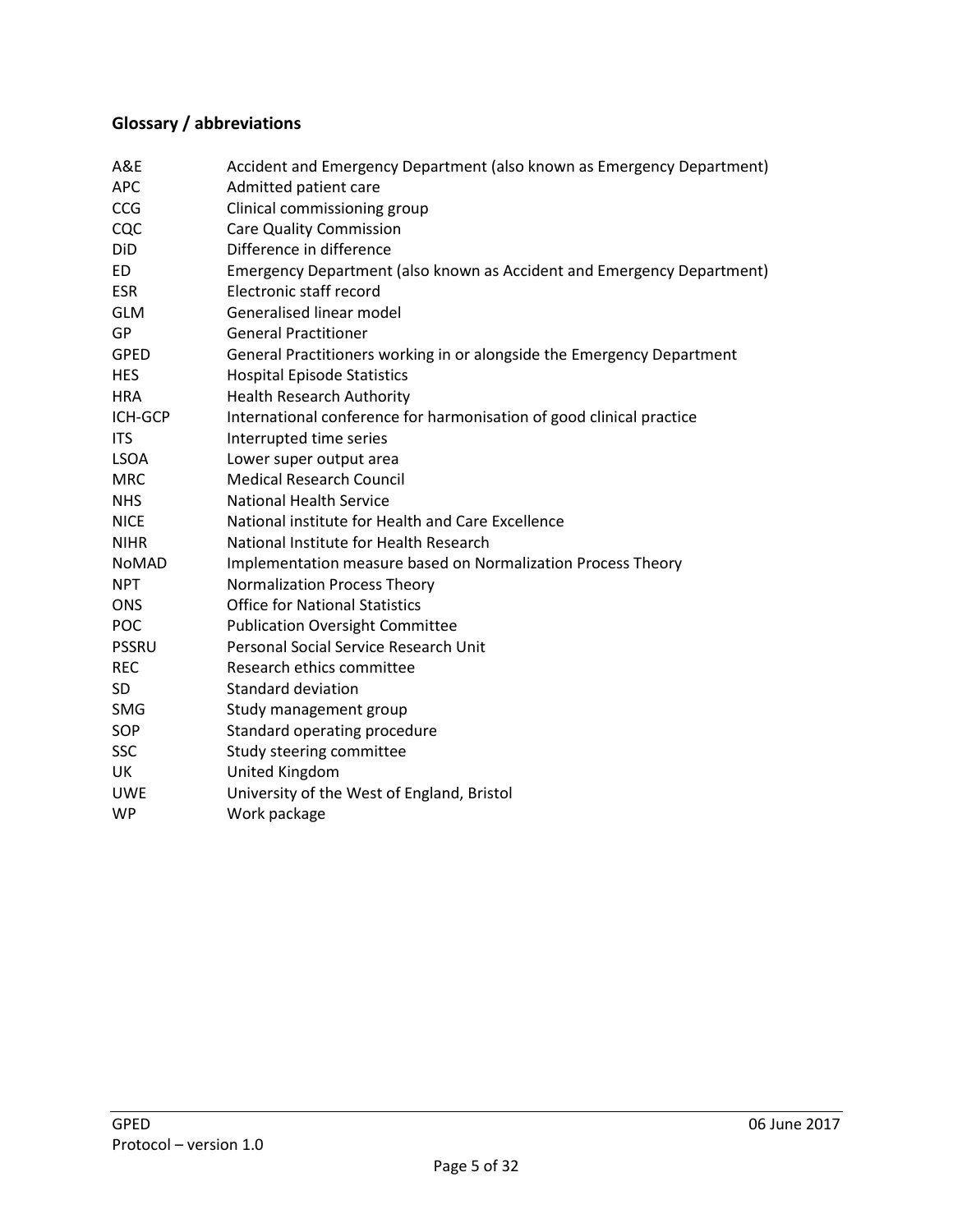### <span id="page-5-0"></span>**1. Trial summary**

#### *Background*

Pressure continues to grow on Emergency Departments (EDs) in the United Kingdom, with declining performance and adverse effects on patient outcome, safety and experience. One proposed solution is to locate GPs in or alongside the ED, with a number of models introduced. Currently, 40% of EDs report primary care co-location, however evidence of effectiveness is weak. There is no consensus regarding the most efficient model of care, or even whether GPs should be employed in this way.

#### *Research question*

What is the impact of GPs working in or alongside the ED (GPED) on patient care, the primary care and acute hospital team and the wider urgent care system? What is the differential impact of alternative service models of GPED?

#### *Methods*

Mixed-methods study, comprising three work packages.

#### *Work Package A; Mapping, Taxonomy and Interviews*

We will map, describe and classify current models of GPED in all EDs in England, building on previous work. This will include details of the service model and the date of any service change. Through interviews with key informants we will examine the hypotheses that underpin GPED and its anticipated benefits. We will also undertake telephone interviews with an identified system leader in at least half of the sites awarded capital funding under the current policy initiative to incentivise the implementation of GPED in English EDs before winter 2017/18. All system leaders who complete a first interview will be invited to take part in a follow-up interview 12 months later to understand the extent to which the aims of the new GPED model were achieved.

### *Work Package B; Quantitative Analysis of National Data*

We will measure the impact of the models of GPED identified in WP-A, compared to a no-GPED model, using a retrospective analysis of routinely available Hospital Episode Statistics (HES) data. We will adopt a quasi-experimental approach using a repeated interrupted time series (ITS) design and estimate difference-in-difference regression models with closely matched non-GPED sites as controls. Our primary outcome measure is the number of ED attendances, and we will also assess a wide range of secondary outcomes.

We will also calculate costs and consequences of the different GPED models on the basis of their estimated effects alongside estimated resource use, with the objective of identifying genuine changes in resource utilisation.

### *Work Package C; Case Studies*

We will complete a detailed mixed-methods analysis in ten case study sites that are about to implement (six sites), or have already implemented (four sites) a GPED model of care. We will take advantage of the current policy initiative described above by prospectively studying six sites before, and at 6 and 12 months after, they adopt GPED. These sites will be purposively selected to represent a range of geographical locations and 2 or 3 leading models of care based on the telephone interviews conducted in WP-A.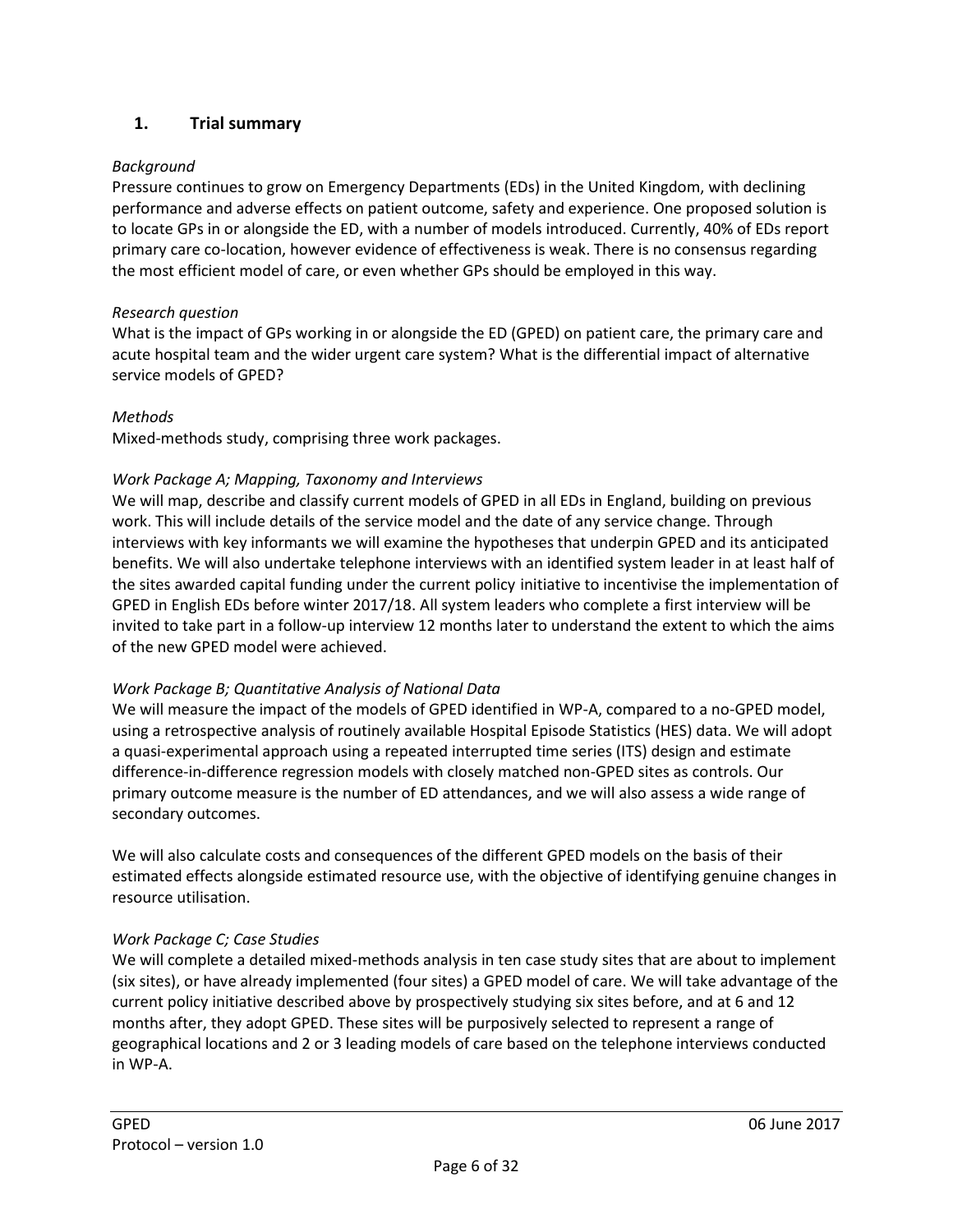The six prospective case study sites will be complemented by a further four case study sites selected to include well-established GPED models, to understand how services mature and develop over time.

In each of the ten case study sites we will triangulate ED and HES data with local data sources and observable characteristics, focusing particularly on the wider local urgent care system, and combine this with a parallel qualitative study to ascertain the views and experiences of GPED from the staff working across the case study sites and from patients and carers using survey and interview techniques. There will be a two-way relationship between quantitative and qualitative data collection and analysis, and we will examine the effect of GPED on staff, patients, flow and resource use within the wider healthcare system.

Data collection in the case study sites will include:

• ED data, combined with local data sources relating to the wider urgent care system, including primary care data, where available

- Non-participant observation of clinical practice
- Patient and carer interviews

In the six prospective sites this will be combined with a longitudinal qualitative interview study collecting data from a wide range of staff, and staff surveys administered before and after GPED implementation.

### *Benefits*

We will disseminate a comprehensive assessment of GPED from multiple perspectives to identify the most efficient model of care, maximise clinical and cost effectiveness, reduce staff pressure and improve patient outcome, safety and experience in the UK and internationally.

## **2. Background**

Despite many initiatives to reduce demand, pressure continues to grow on the UK's Emergency Departments, with an associated decrease in performance.[1] This leads to Emergency Department (ED) crowding, associated with adverse outcomes and increased mortality.[2,3] There is a clear need to find a solution that reduces the burden on EDs and improves patient experience and safety. The "Keogh Review" of urgent care aims to reduce pressure on EDs by treating more patients close to home in primary and community settings,[4] and is now being implemented in England. It includes a recommendation that co-located primary care models should be considered in every ED,[5] however, the optimal model to achieve this has not yet been identified, and evidence for the effectiveness of GPs in the ED is weak in both the UK and Europe.[6-9] A very recent review of primary care services located with EDs concluded that there is very little evidence to support this model of care, and that "a robust evaluation… is needed to inform future policy".[10]

Nevertheless, there is an increasing trend to include GPs at the hospital front door. A joint report from four Medical Royal Colleges recommended that every ED should have a co-located primary care facility.[11] Estimates of the proportion of ED patients that could be managed by a GP vary widely between 15% and 40%.[12,13] There are a range of models of integration; most involve GP services alongside ED staff, with some operating a separate co-located service as a primary care "filter" in front of the ED, while others are more integrated with the ED team.[6] Current evidence suggests that some form of co-location exists in 43% of EDs,[14] but this is set to increase rapidly and co-location is a key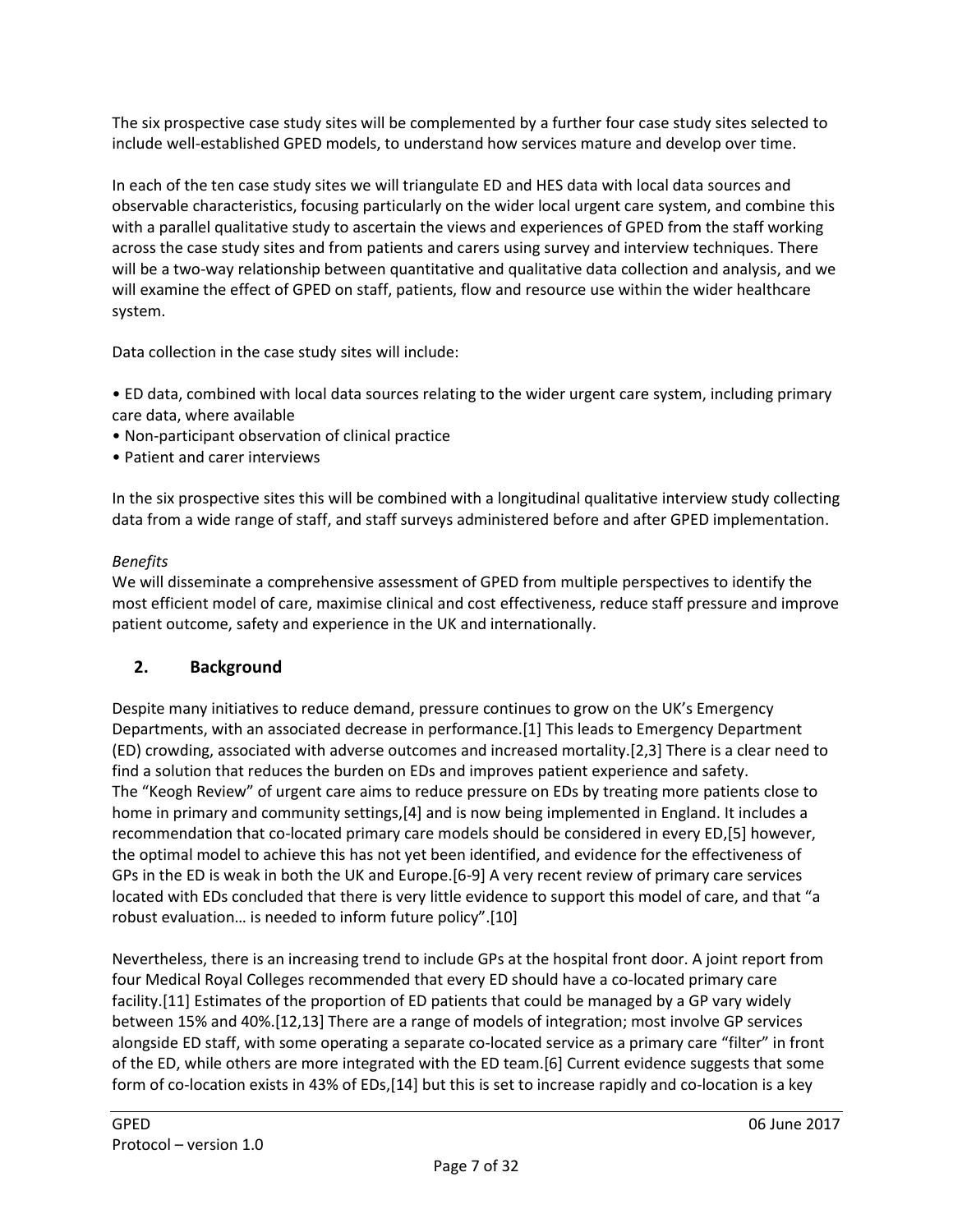aim of NHS England's urgent and emergency care "Vanguard sites".[15] In the Spring budget of 2017, delivered on 8<sup>th</sup> March, the Chancellor of the Exchequer announced the following:

*Experience has shown that onsite GP triage in A&E departments, can have a significant and positive impact on A&E waiting times.*

*I am therefore making a further £100m of capital available immediately for up to 100 new triage projects at English hospitals in time for next winter.*

As a direct result of this announcement, a significant number of EDs in England have bid for a share of this capital funding in order to implement GPED models of care before the winter of 2017/18, and are being supported by NHS England and NHS Improvement to make changes in the way their services are delivered. This provides an ideal research opportunity, since it is essential that these and all GPED initiatives are based on the best available evidence, and that where adopted they are used to generate reliable research that will guide future policy.

### <span id="page-7-0"></span>**2.1 Why is this research important?**

Effective evaluation of the different models of implementing a GP in or alongside the ED (GPED), including various approaches to patient triaging/streaming and integration with existing ED services, is essential to inform service development and meet the urgent heath needs of the population. As a result this issue will remain highly relevant and important to the future needs of the NHS.

This study uses a mixed-methods approach to evaluate the impact of GPs working in or alongside the ED on patients, healthcare professionals and the wider urgent care system, examining different models of service as well as comparing those EDs with and without collocated GPs. This builds on existing work to address uncertainty about the best way to implement GPED.

In order to evaluate GPED it is important to be clear about the intended benefits and mechanisms of action, but these have not been clearly articulated. There appear to be several implicit hypotheses that underpin GPED initiatives, including the following potential benefits:

A. Reduced pressure on the ED, freeing resource to concentrate on those most ill and injured.

B. Improved outcomes for patients, on the assumption that treatment of less seriously ill patients by GPs will be associated with better risk management, reduced resource use and a lower chance of unnecessary hospital admission.

C. Following on from the above, improved cost effectiveness.

D. Re-direction of patients into more appropriate services, providing education and reducing future ED attendances.

E. Reduced waiting time in the ED and improved performance against the "four hour standard", which requires 95% of ED patients to be admitted, transferred or discharged within hour hours of arrival.

However, none of these hypotheses have been well tested, and we therefore aim to shed light on these issues. We will interview key policy and local system leaders to identify other hypotheses and potential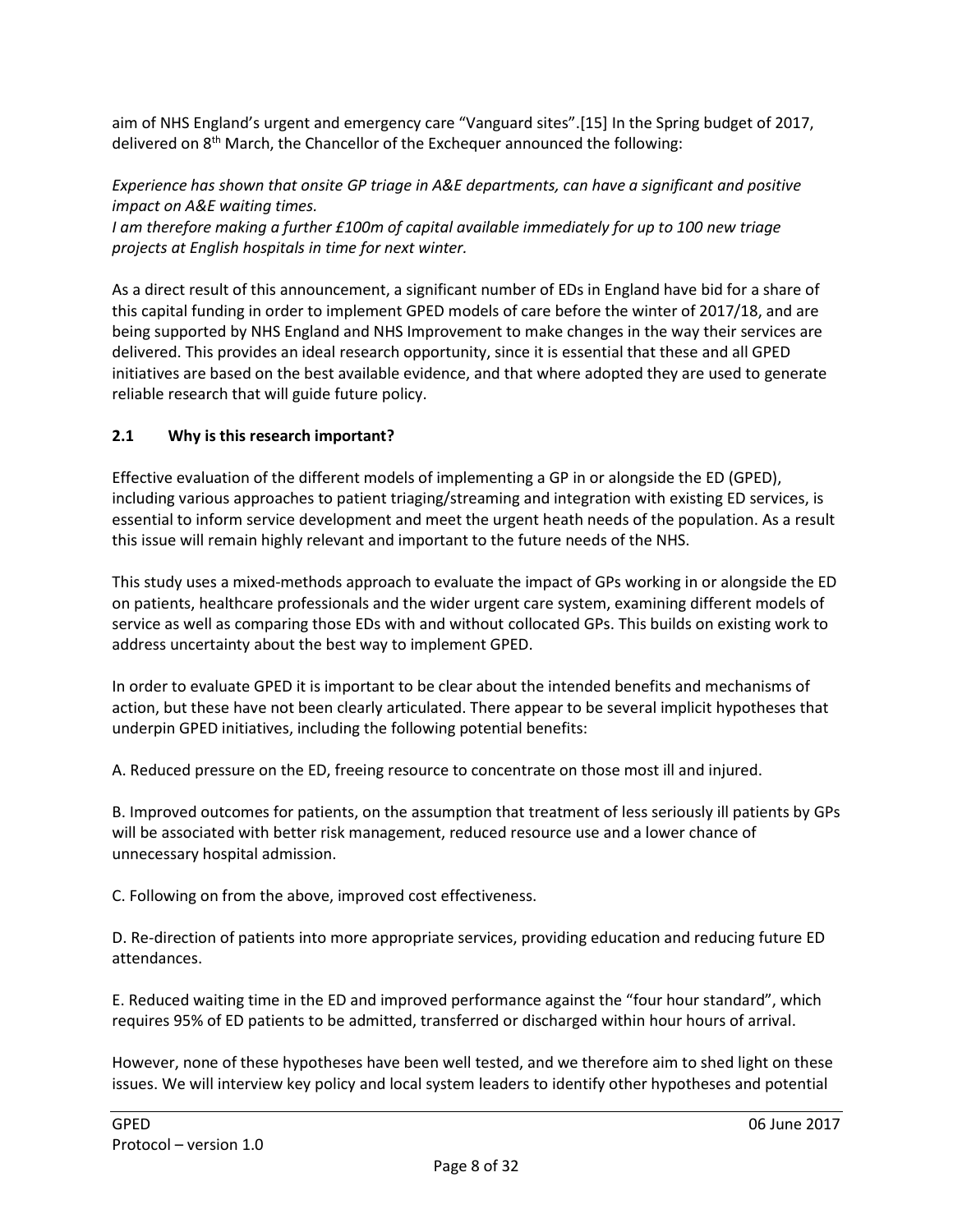mechanisms for benefit, some of which we will be able to examine through this research.

Whilst it is has been suggested that GPED may have some benefits for patients, the consequences for the NHS workforce, both GPs and hospital staff, have not been well considered, particularly when there is real uncertainty as to whether GPED reduces ED attendances,[16] and/or emergency admissions.[17] Some of the apparent impact of GPED on EDs may simply be re-labelling of the same work, with no real benefits for patients or the NHS. Co-located GP services may further increase demand at hospital sites, transferring the problem of over-crowding from EDs to GP urgent care centres. In particular, it is not clear what the impact is for GPs, who are already overstretched and in short supply, and GPED may not be the best use of their time and skills.[18]

Finally, the cost of implementing and running GPED is a legitimate concern in the current commissioning landscape. Budgets are adversely affected by unanticipated payment incentives, and this is a particular concern relating to the provision of walk in centres and other GP services in and alongside EDs.[19] Although GPs in the ED may be effective in reducing emergency admissions, they may not be cost effective.[9] We therefore intend to compare resource utilisation and costs of care at ED sites with and without GPED, and to compare the costs of different service models.

## <span id="page-8-0"></span>**2.2 Why is this research needed now?**

As the number of hospitals implementing GPED increases rapidly, with several competing models in use,[6] the need for definitive evidence regarding the most efficient model of care, and best use of scarce NHS resources, becomes increasingly urgent.

The research team has already produced both primary and secondary research relevant to the subject area. Salisbury et al completed an evaluation of walk in centres.[16] Findings indicated benefits for patients with good quality and safe care, but at additional cost,[20] and there are important lessons for this study. Purdy et al have reviewed the literature relating to avoidable emergency admissions,[9] with findings supporting continuity of care and access to records in general practice, but not GPED.

In light of our work to date we believe this research question is best addressed by a statistical examination of existing data combined with more detailed mixed-methods analysis in selected case study sites, using both retrospective and prospective approaches. We are particularly well placed to use routine data and case study methodology to evaluate the current initiative to increase the number of GPED sites in England announced by the Chancellor during the 2017 Spring budget.

For patients as service users, expectations and regard for their care and experience are important components of this evaluation. Research indicates that patients may attend the ED with non-urgent health problems because of the ease of access or a perceived need for diagnostic tests.[21] However, this can lead to increased re-attendance rates and patient follow-up visits. Total attendances at EDs are a small proportion of all consultations including those at GP surgeries in the surrounding area, so small shifts in patient behaviour could have major implications for the wider healthcare system.[22] We have therefore included consideration of these issues in this research.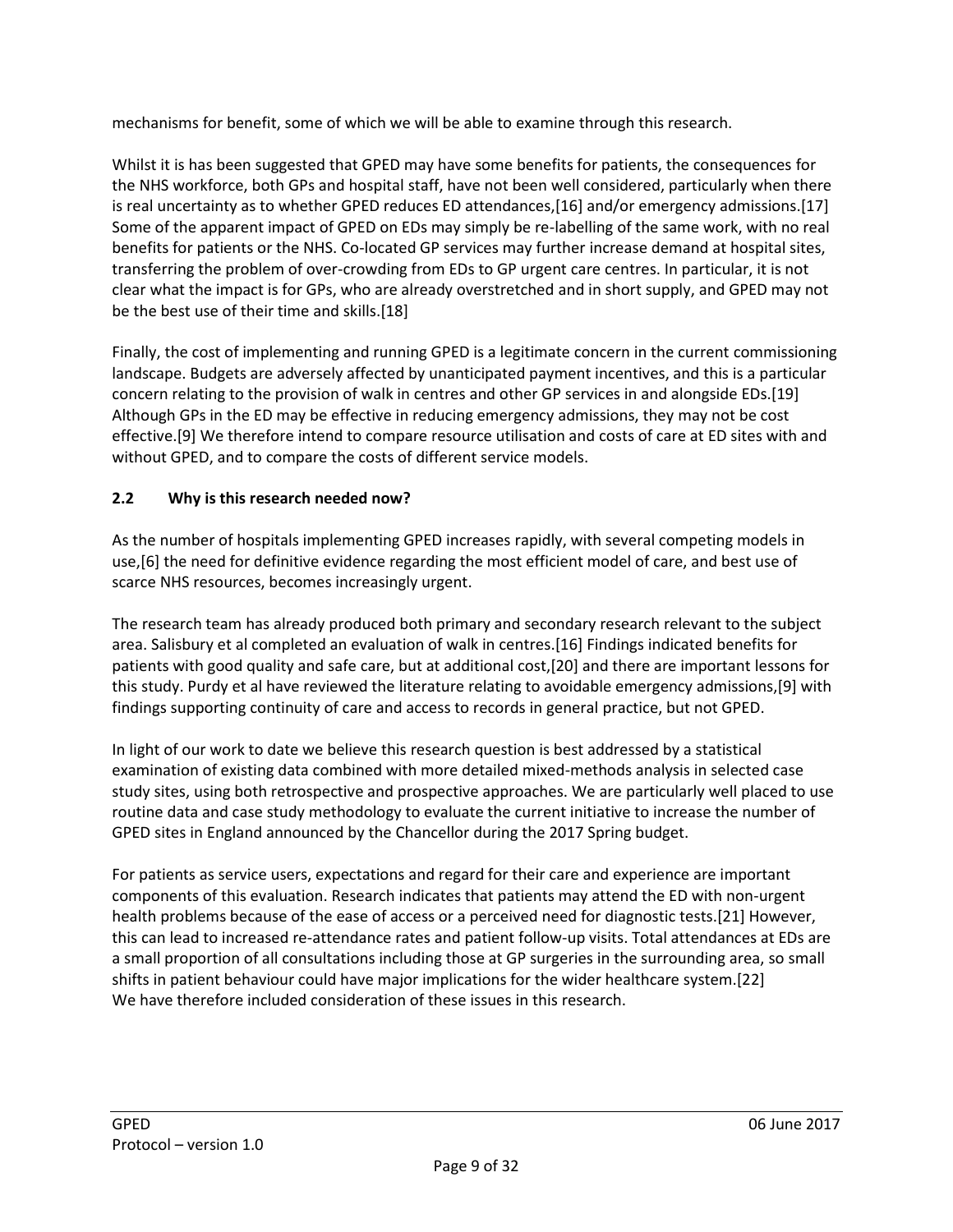## <span id="page-9-0"></span>**3. Aims and objectives**

### **Research questions**

- 1. What is the impact of GPs working in or alongside the ED on patient care, the primary care and acute hospital team and the wider urgent care system?
- 2. What is the differential impact of different service models of GPs working in or alongside EDs?

### **Objectives**

- 1. To map and describe current models of GPED in England (drawing on multiple sources in WP-A).
- 2. To determine the impact of GPED on patient processes and outcomes including overall attendances, attendances in different components of the local urgent care system, waiting times, emergency admissions, re-attendances and mortality (from retrospective analysis of HES data in WP-B, collection of local data in WP-C, and non-participant observation in WP-C).
- 3. To assess the impact of GPED on the case-mix of admitted patients by exploring admission rates, including the number and proportion of short stay and zero day admissions, subject to an examination of coding behaviour by hospital Trusts, and any changes that may undermine the reliability of this measure (from retrospective analysis of HES data in WP-B).
- 4. To explore the impact of GPED on GPs, including turnover, absence, satisfaction, well-being and attitudes to and scope of practice (through a mixed-methods approach including workforce surveys and interviews in WP-C).
- 5. To explore the impact of GPED on the working patterns and roles of other health care professionals in the ED, including training, workload, skill-mix and expertise (through a mixed-methods approach including workforce surveys and interviews in WP-C).
- 6. To explore the impact of GPED on local urgent care services, on the wider system including primary care (e.g. demand for in-hours and out-of-hours GP appointments), and on the interface between services including patient flow (through a mixed-methods approach using secondary data analysis and qualitative techniques in WP-C).
- 7. To assess the impact of GPED on patients and carers (through interviews and non-participant observation in WP-C).
- 8. To compare resource utilisation and costs of care at ED sites with and without GPs in or alongside the ED, and to compare the costs of different service models (through economic analysis in WP-B).
- 9. To prospectively evaluate the current promotion of GPED models of care through collaboration with sites that have bid for capital funding to implement GPED, conducting interviews with identified system leaders and measuring changes in the above parameters over time and as implementation proceeds (through the baseline and 12 month interviews in WP-A, the analysis of HES data, where available, in WP-B, and a prospective mixed-methods case study approach in WP-C).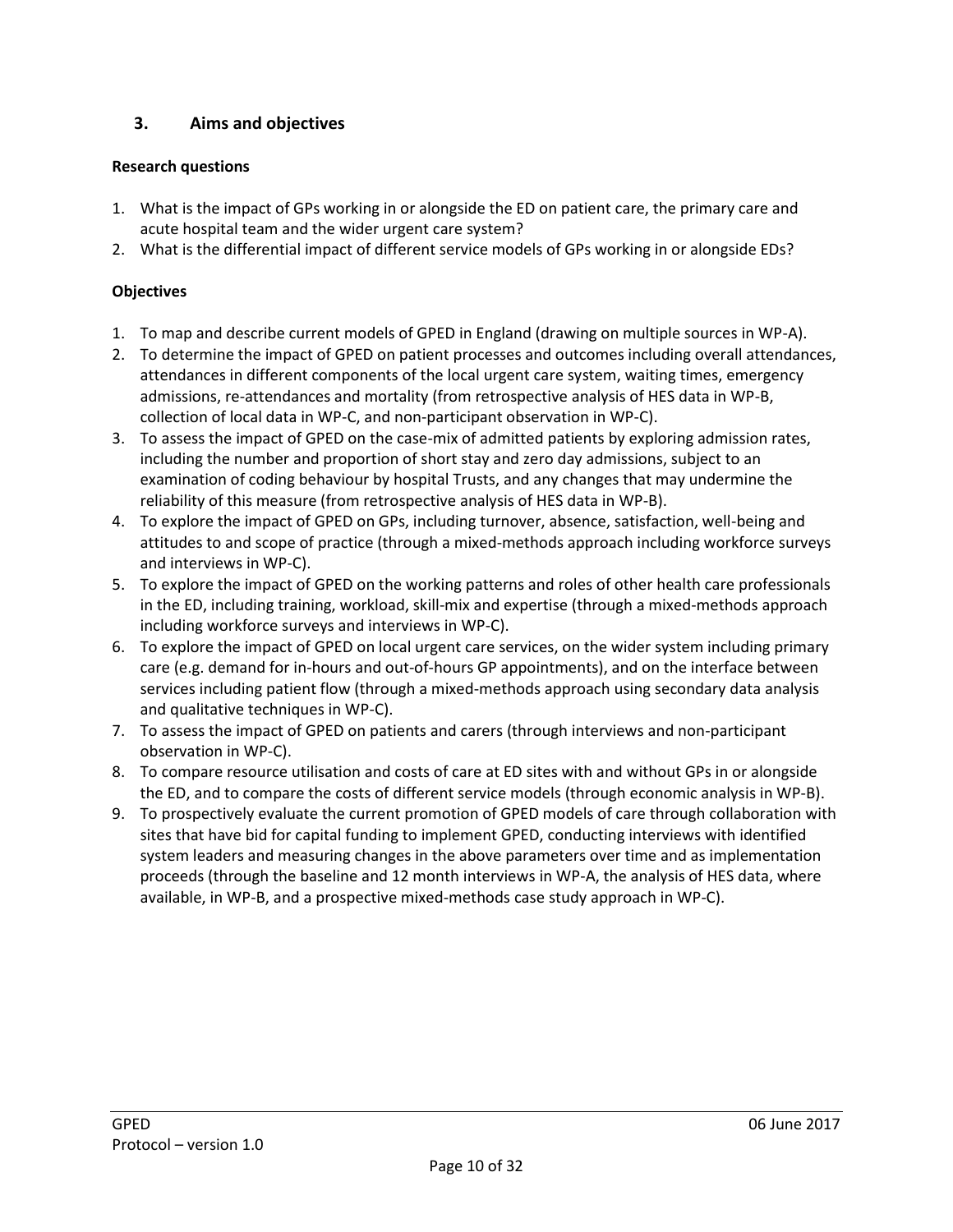#### <span id="page-10-0"></span>**4. Plan of Investigation**

#### <span id="page-10-1"></span>**4.1 Flow diagram**

#### **Figure 1: Flow diagram**

#### General Practitioners and Emergency Departments (GPED): Efficient Models of Care: **Flow Diagram**

#### WPA: Mapping different models of GPED and system leader interviews



#### WPB: Retrospective quantitative analysis of national data; costs and consequences



#### WPC: Prospective and retrospective mixed methods evaluation in ten case study sites



Includes: 4 hour performance; unplanned ED re-attendance within 7 days; patients leaving the ED without being seen; emergency<br>ospital admission; zero day admission, length of stay; re-admission to hospital within 28 days;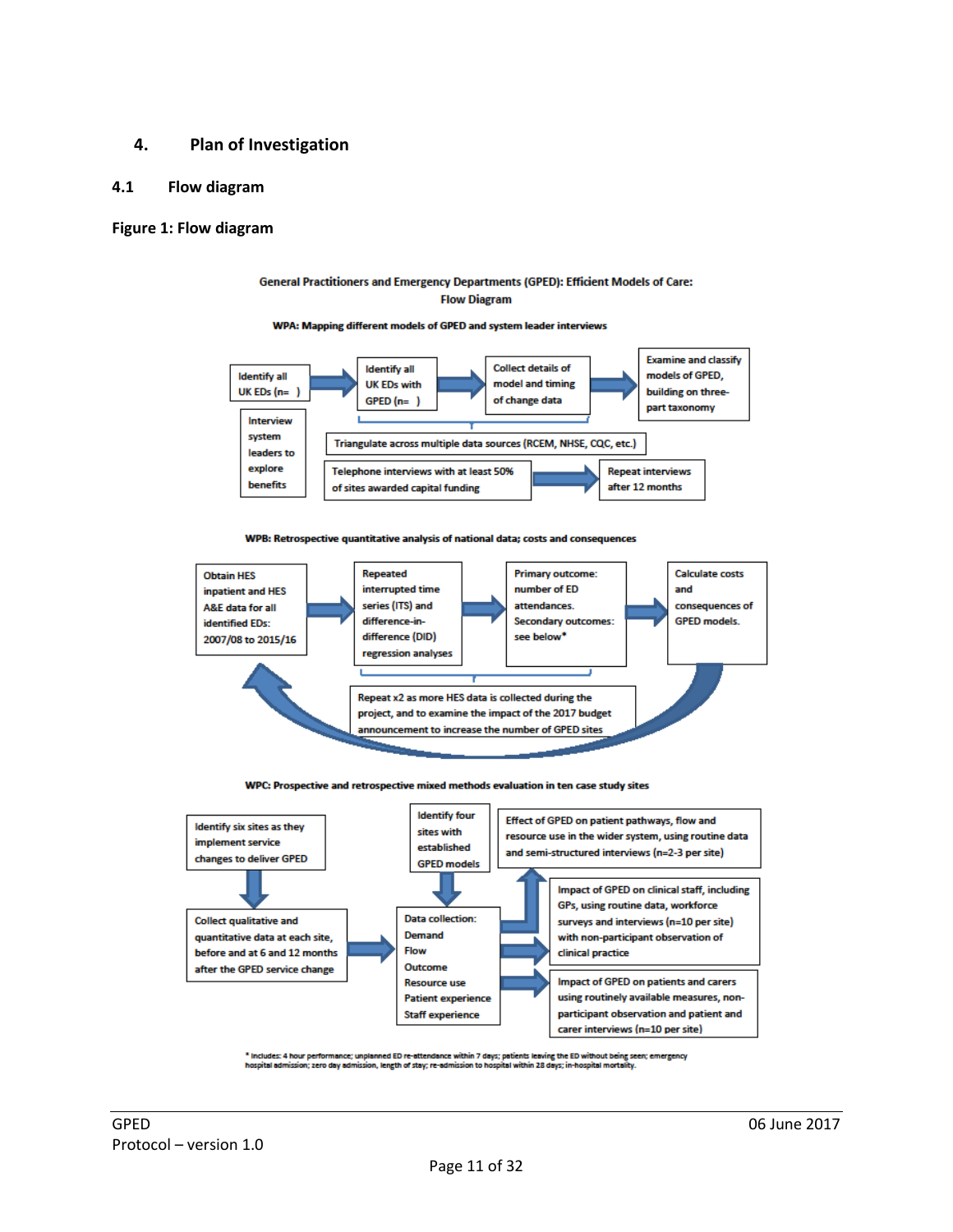### <span id="page-11-0"></span>**4.2 Trial design**

This is a mixed-methods study, divided into three Work Packages (WPs).

<span id="page-11-1"></span>**4.3 Work Package A: Mapping different models of GP working in and alongside Emergency Departments, and system leader interviews to understand the hypotheses that underpin GPED and the experience of implementing these models of care.** *This Work Package will address objectives 1 and 9.*

### *4.3.1 Work Package A1: Mapping different models of GPED.*

We will work with the Royal College of Emergency Medicine (RCEM) and NHS England to identify, describe and classify current models of GP working in all EDs in England. In March 2015 RCEM published "Ignoring the Prescription" which indicated that 43% of EDs currently have a colocated primary care facility.[23] We will work collaboratively with the RCEM and NHS England to update this and explore in more detail the nature of these co-locations, current service configuration and the date of commencement of any service change(s).

A detailed survey of the Yorkshire and Humber region has been published more recently, showing a range of overlapping models in current use, and suggesting a relatively complex baseline position.[24]

We will triangulate these sources with CQC data, direct enquiry to individual sites and relevant data available from other researchers with an interest in this subject area to understand and classify current models of care, building on the three-part taxonomy proposed by the Primary Care Foundation.[6] This described three main operational models:

• A GP service located alongside or next to the emergency department.

• GPs working at the front of the department screening attendees and either treating or diverting to other places – effectively acting as a filter.

• GP services fully integrated into a joint operation covering the whole range of primary care and emergency services.

We will identify a date of commencement for every ED in which GPs work within or alongside the ED service (GPED). We will also map the local funding arrangements, to inform the cost and consequences work in WP-B. We will rank the identified models of care in order of frequency, and anticipate that two or three distinct model types are likely to emerge which we can then describe and examine in more detail through WP-B and WP-C.

#### *4.3.2 Work Package A2: System leader interviews to understand the hypotheses that underpin GPED, and the experience of implementing a GPED model of care.*

We will approach senior clinicians and managers in selected commissioner and provider organisations as well as NHS England and the Department of Health, inviting them to participate in a semi-structured interview that will explore their views on GPED, the potential advantages and disadvantages of this service configuration and the hypotheses that underpin it. An experienced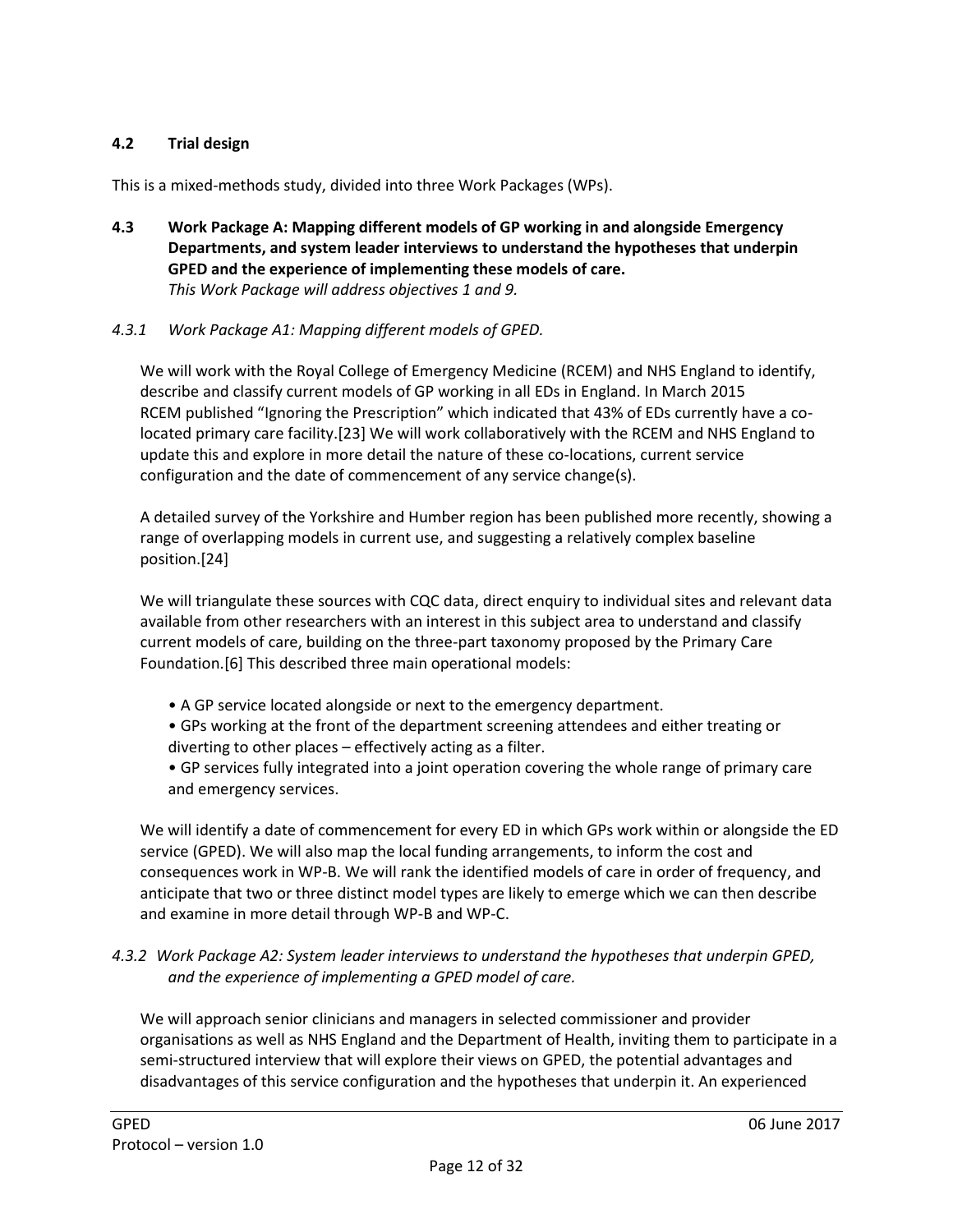researcher will conduct 6-8 interviews that will be recorded digitally, transcribed verbatim and analysed thematically to identify anticipated benefits and impacts of the main GPED models.

Working with NHS England, we will identify a system leader in each of the sites that has been awarded capital funding following the Chancellor's Spring Budget announcement, and invite them to participate in a telephone interview that will identify the local context, planned model, expected benefits and wider impacts. All those who are interviewed will be contacted again after 12 months to review progress against the originally stated objectives, and assess how successful the implementation of GPED has been. We anticipate interviewing a system leader from at least 50% of EDs funded by the Spring 2017 initiative, and recruiting six of these as prospective case study sites in WP-C. Once again, the interviews will be recorded digitally, transcribed verbatim and analysed thematically to identify anticipated benefits and impacts of the main GPED models.

### <span id="page-12-0"></span>**4.4 Work Package B: Retrospective analysis of routinely available national data and cost consequences analysis.**

Through WP-A we will have created a typology of a number of models of GPED, and will have mapped which sites in England correspond with each of these main types (or are exceptions not fitting any of these models). We will also have clarified the underlying hypotheses and assumptions that have led to the growth of GPED, and will use these to inform and refine our subsequent analyses.

Building on this, in WP-B we will conduct a quantitative analysis of administrative data to measure the effectiveness, costs and consequences of the two or three most prevalent models of GPED currently implemented in the English NHS.

### *4.4.1 Work Package B1: Quantitative analysis of national data. This Work Package addresses objectives 2 and 3.*

## *4.4.1.1 Statistical approach*

Our analytical approach follows best practice recommendations for the analysis of observational data published by the UK Medical Research Council.[25]. We will adopt a quasi-experimental approach, using a combination of interrupted time series and difference-in-difference (DID) regression models to identify the causal effect of each GPED model on the primary outcome (number of ED attendances) and on a number of secondary outcome measures (described below).

We will know the type of GPED service and the dates of any change from the mapping exercise in WP-A. This will permit a repeated interrupted time series (ITS) design, with an intervention point for each hospital that introduced GPED. The primary outcome measure (number of ED attendances) is published monthly by NHS England. The fact that GPED services have been introduced at different times in different hospitals strengthens the ITS, as it reduces the risk of a concurrent change confounding the analysis. We will initially pool all hospitals and GPED types to identify levels and trends before and after introduction of GPED, using a multilevel approach that maximises the statistical power to detect changes. We will examine trends in each hospital and in subgroups (e.g. those that introduced the service at the same time) to check for any confounding. We will conduct stratified analysis by GPED model and by early/late adopter status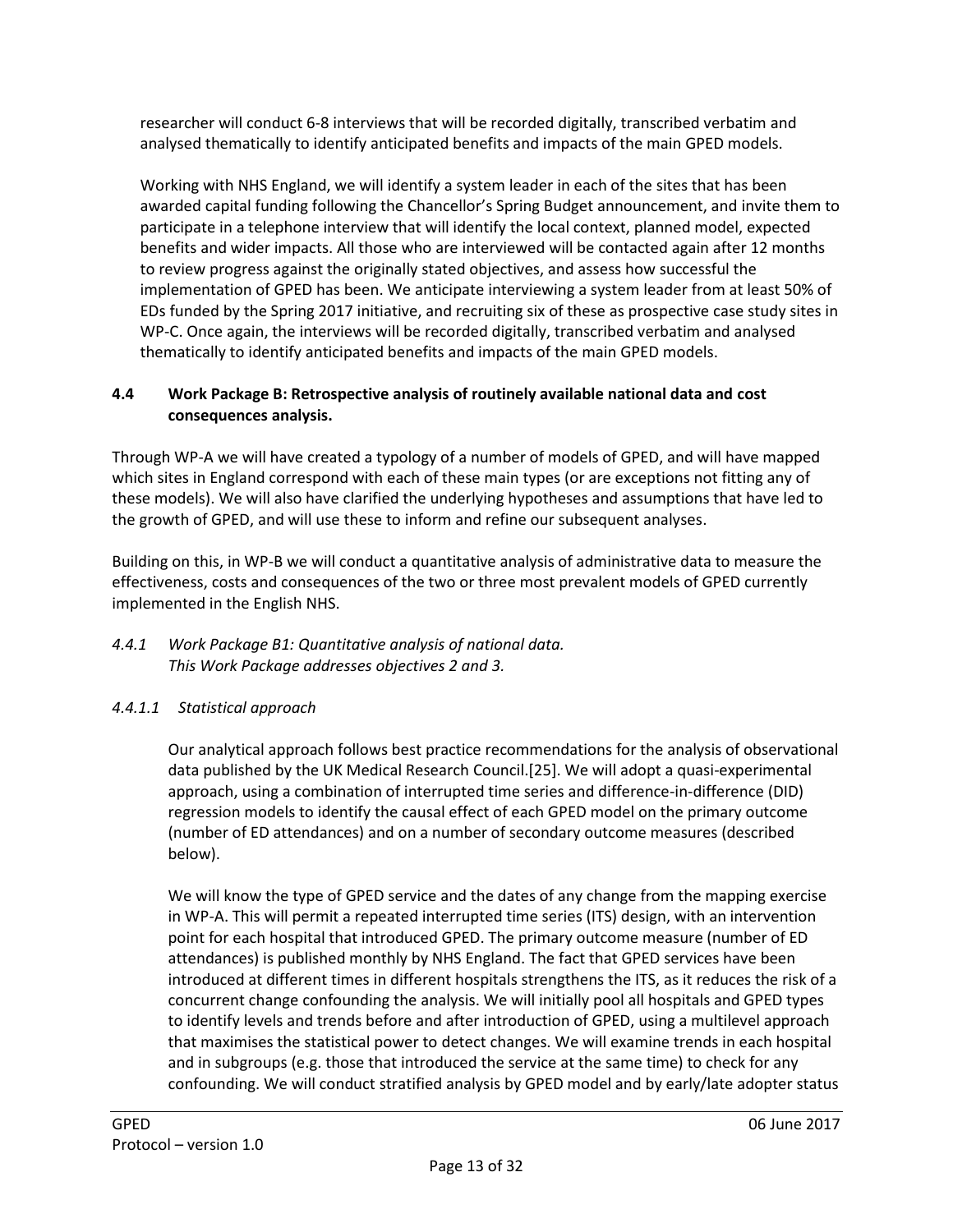to determine whether there are differences in effects. This will allow us to formally test which model of GPED is most effective.

If feasible, we will also include a control group of non-GPED services in a difference–indifference (DiD) approach. This mirrors the identification strategy of randomised controlled trials as closely as possible using observational, non-randomised data. The effect of an intervention (here adoption of a GPED model) is estimated by identifying the difference in outcomes between an intervention and a control group after the intervention was implemented. Both groups must share a common trend (but not necessarily level) in outcomes before the intervention, which suggests that they are equally affected by external factors. Any changes in the outcome for the control group that occur contemporaneously with the intervention can then be attributed to external factors, and changes in the intervention group over and above those in the control group are attributed to the intervention itself.

In our application, EDs that have implemented a GPED model form the intervention group while those operating a non-GPED model form the control group. Information on GPED model and start date for each ED site will be provided by WP-A. To reduce the risk of confounding, we will select control sites to mirror intervention sites with respect to the distribution of a number of observable pre-intervention structural characteristics, including, for example, volume of ED attendances, staffing levels, GP density in the local health economy, and average distance travelled from patients' lower super output area (LSOA) of residence to the ED as an indication of accessibility of services. Furthermore, control sites will be selected that exhibit similar trends in ED attendances for at least three years prior to the intervention date to ensure that the identifying assumptions of the DID model are fulfilled.

All ITS and DID regression analyses will be conducted in a generalised linear model (GLM) framework to account for the non-normal distribution of outcome measures. All regression models will control for observed ED characteristics, patient case-mix, general time trends and seasonal effects. We will explore the possibility of a time-lag while GPs 'bed-in', and examine this using a variety of techniques, including statistical methods to reveal when any change occurs. We will also consider adding a 'during' phase to any 'before and after' analysis, to reflect implementation and bedding-in. We will conduct pooled analyses as well as analyses stratified by the two or three most common GPED models, and will adopt a Bonferroni-correction to ensure a family-wise error rate of 5%.

### *4.4.1.2 Data sources*

We will analyse NHS England ED attendance data, and HES inpatient and HES A&E data for the period 2007/08 to 2015/16, subsequently extended to later periods as more data become available during the project lifetime, and with the long-term aim of assessing the impact of the Spring 2017 initiative to rapidly and substantially increase the number of EDs in England operating a GPED model, though given the time lag in obtaining routine data this may require an extension to the project. Data on monthly ED attendances by hospital is made publicly available by NHS England. This will be supplemented by the more detailed patient-level HES A&E dataset, which contains information on all ED contacts in England, including time of arrival and duration of wait in A&E. The HES inpatient (Admitted Patient Care; APC) dataset records detailed information on all admissions to inpatient care, including admission source (ED vs other),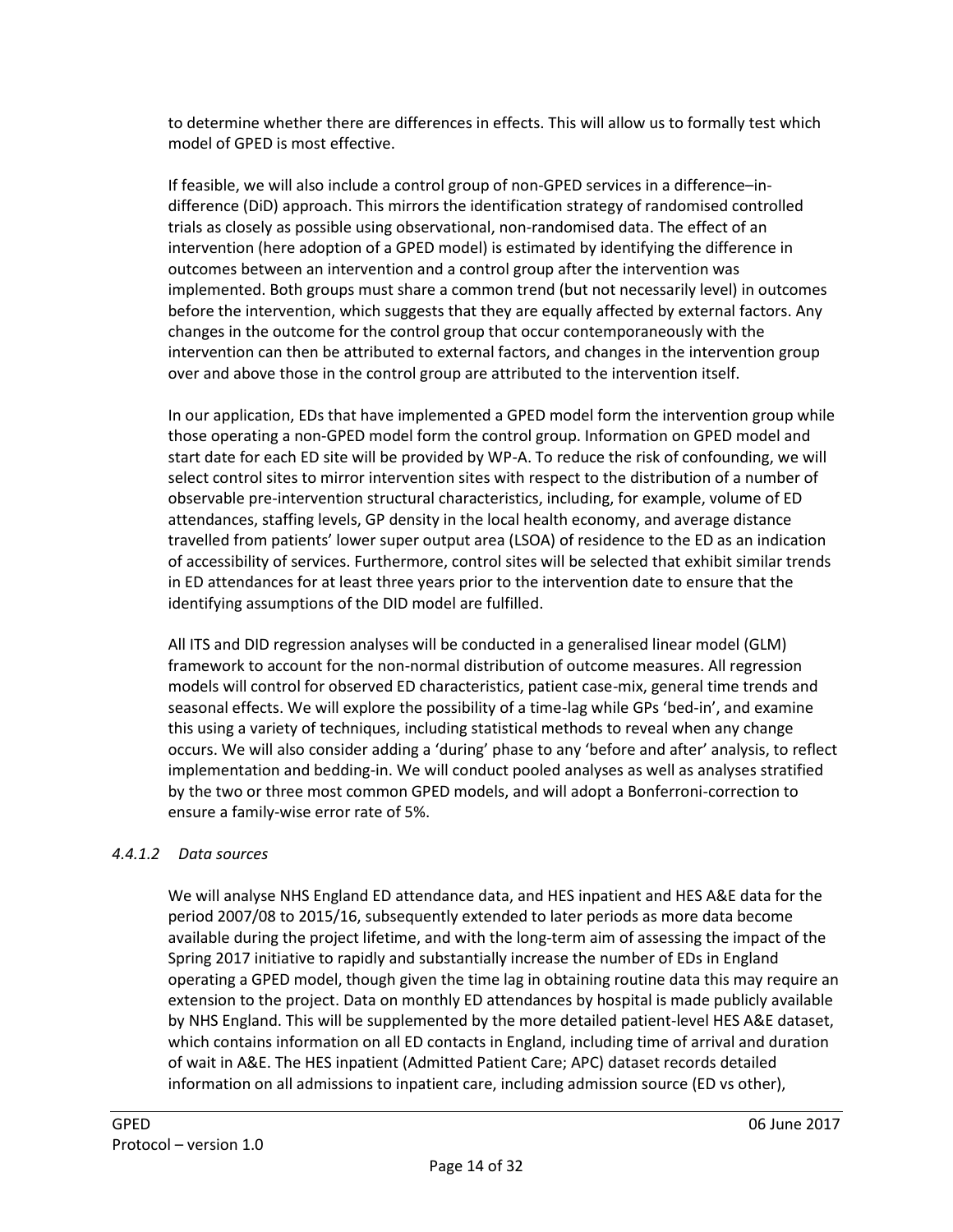admission and discharge timings, primary and secondary diagnoses, treatments received, and discharge destination. HES APC can be linked to the A&E dataset through a unique patient ID. We have a long track record in successfully applying for, managing and analysing each of these substantial and complex datasets.

### *4.4.1.3 Primary and secondary outcomes*

Our primary outcome measure is the number of ED attendances. This information is available from routine HES A&E data as well as public NHS England records since 2007/08, and is measured at ED level.

We will also assess a number of secondary outcomes:

- 1. 4 hour performance
- 2. Unplanned ED re-attendance within 7 days
- 3. Patients leaving the ED without being seen
- 4. Mortality within 28 days after attendance
- 5. Emergency hospital admission
- 6. Zero day admission (subject to an examination of coding behaviour by hospital Trusts)

These primary and secondary outcomes reflect the expectation that GPED affects both the volume and severity (i.e. case-mix) of patients requiring further attention by ED staff. We recognise that some of these measures may represent changes in the care provided, while others will reflect changes in case mix, so will be interpreted with care. For example, if the number of cases managed in a site with GPs working within the ED remains the same, but 4 hour performance improves or the number of patents re-attending within 7 days goes down, this is likely to reflect improved performance. But if the number of cases in an ED site with a colocated primary care services goes down substantially but hospital admission rates (per 1000 patients) go up, this may reflect changes in case mix. Therefore, these measures will be used in an exploratory manner, to illustrate changes in volume and the process of care, and to generate propositions that can be explored further in WP-C.

All secondary outcomes are measured at patient level and will be adjusted for observed patient age, sex and case-mix where appropriate.

#### *4.4.1.4 Sample size and power*

Our analysis will use national data unless there are specific reasons to exclude individual hospitals. There is no sampling and therefore a sample size calculation is not appropriate. We have, however, estimated power as if it were a national one-off intervention using the following assumptions:

- 1. Hospital Trusts with type 1 emergency departments range between approximately 4,000 and 30,000 attendances per month. An estimated effect size within this range varies from 0.58 to 1.55; we have therefore assumed an effect size of 1.0.
- 2. Our time frame is 2007-8 to 2014-15 (at least) which is 96 months. We do not (yet) know when GPED services were introduced, so have assumed half way through this period on average.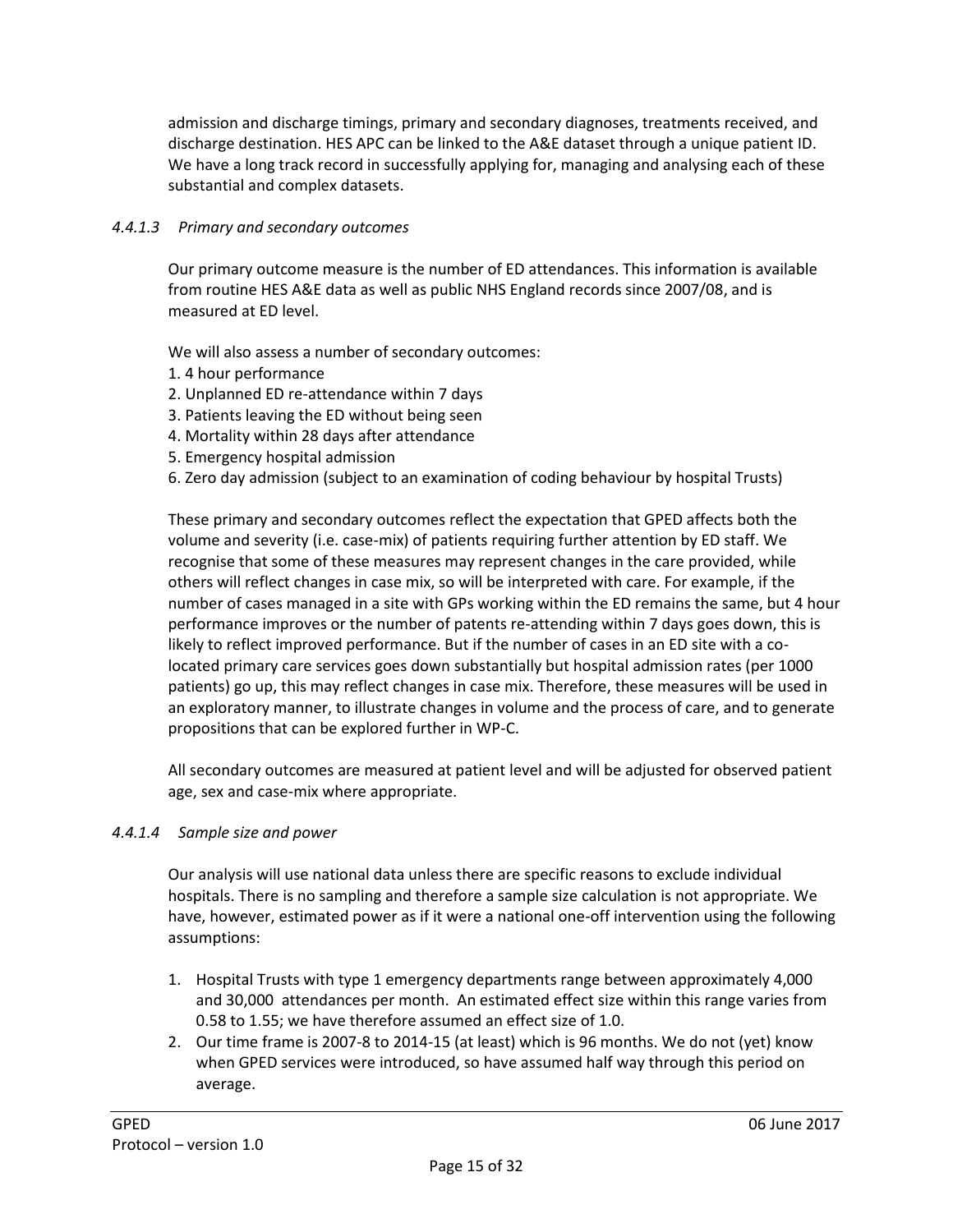3. Using a simulation-based power calculation method outlined by Zhang et al,[26] if we find levels of autocorrelation of 0.3, this results in 0.85 power to detect a 1 SD effect. Autocorrelation of 0.1 results in 0.96 power to detect a 1 SD effect. This effect size translates to around 65 attendances per month avoided from 4,000 in a small Emergency Department to 175 avoided from 30,000 in a large Emergency Department, or 2-6 patients each day.

This means that our study has the power to detect a much smaller effect size than is expected to occur clinically as a result of GPED initiatives. Furthermore, the analysis is very likely to deliver more power than this simple approximation, principally due to the large number of GPED services being introduced at varying time points. In addition, we have more time points than the Zhang simulation, although we are uncertain where in the time series the intervention will be. Overall, this power calculation is a low bound, which will be exceeded in the more sophisticated analysis planned.

### *4.4.2 Work Package B2: Costs and consequences. This Work Package addresses objective 8.*

We will calculate costs and consequences of the different GPED models based on their estimated effects alongside estimated resource use (e.g. GP salaries, incremental change in other staffing levels and costs), all derived from routine administrative datasets (WP-B1) and local datasets (WP-C) supplemented by information from WP-A. We will use Personal Social Service Research Unit (PSSRU) unit cost estimates supplemented by local cost estimates to value changes in activity and resource inputs.

We will use information on the most common funding arrangements for GPED (from WP-A) to differentiate between costs that fall on hospital and primary care budgets, with the objective of identifying genuine changes in resource utilisation rather than cost shifting.

If the quantitative analyses in WP-B identify a significant impact of the different GPED models on patient health outcomes (e.g. mortality within 28 days after attendance), we will also calculate the cost-effectiveness of GPED and of the different models of GPED. To do so we will use health economic modelling techniques to translate patient health effects into quality-adjusted life years using published estimates of health-related quality of life by age and sex group and life expectancy data from the Office for National Statistics (ONS).[27] However, recent ED attendees are likely to have different long-term trajectories in life expectancy and quality of life compared with the general population, and we will therefore conduct a literature review to identify studies that have tried to quantify these differences, adapting our calculation accordingly. We will also conduct extensive sensitivity analyses around the assumed decrements in life expectancy and quality of life, and highlight any uncertainty that may change the conclusions of this analysis. We will inflate earlier costs (from the retrospective analysis in WP-B) to 2017 price levels using appropriate price indices, and we will discount any estimates of future costs and benefits using a 3.5% discount rate for costs and benefits (as recommended by NICE), with other options included in sensitivity analysis. Further sensitivity analyses will test the impact of underlying assumptions of the economic model.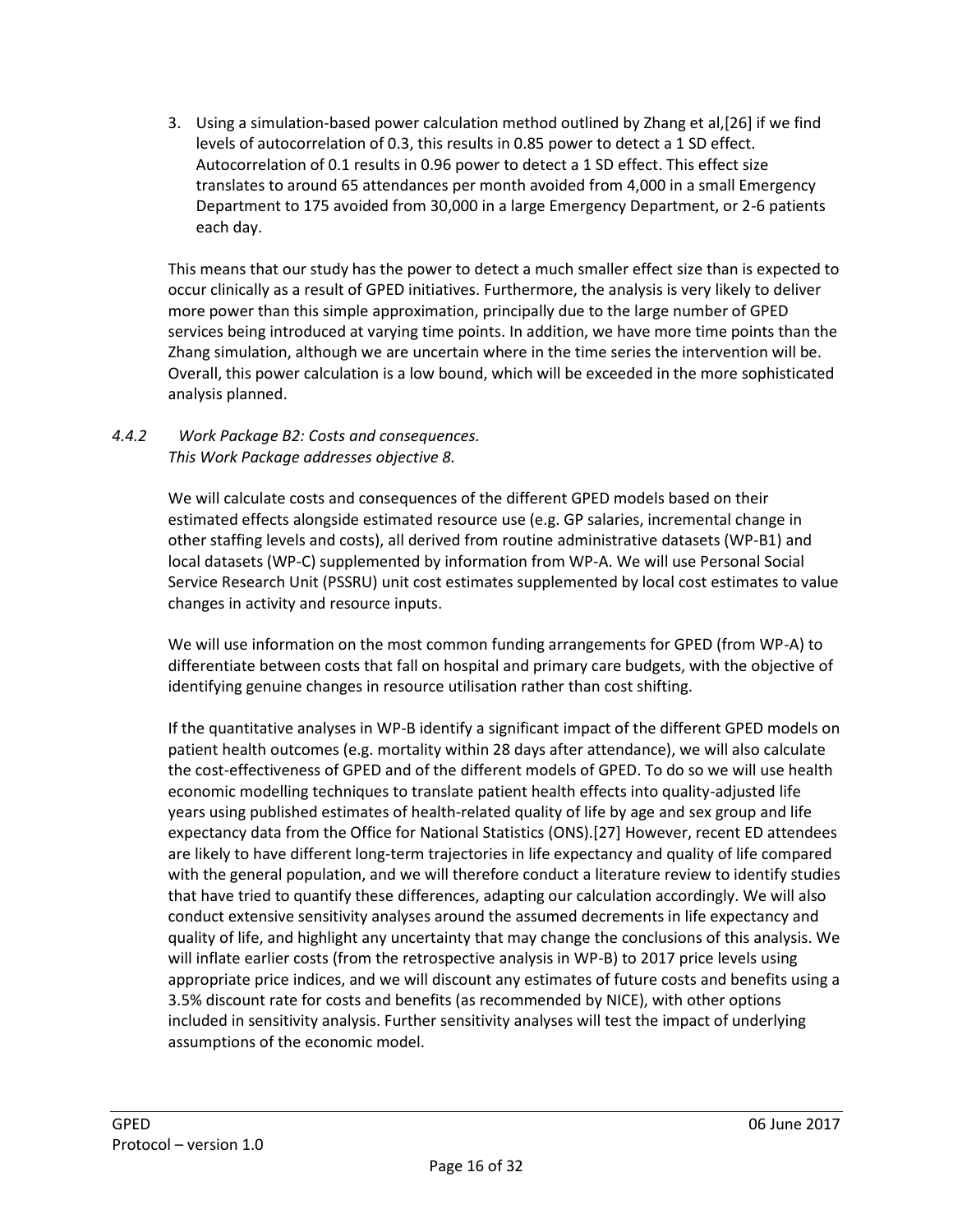## <span id="page-16-0"></span>**4.5 Work Package C: Mixed-methods analysis in ten case study sites.**

This Work Package addresses objectives 2, 4, 5, 6, 7 and 9.

#### *4.5.1.1 Case studies*

We recognise that there are limitations to the analyses that can be done with routine data. Therefore, to complement the national statistical analysis described above, we will conduct a more detailed mixed-methods analysis in ten case study sites that are about to implement (six sites), or have implemented (four sites) a GPED model of care, focussing on the main models identified in the early stages of the study.

The six prospective sites will be evaluated over time; both before, and 6 and 12 months after, the service change, through the collection and analysis of both quantitative and qualitative data as described below.

The four established sites will be evaluated once, with a follow-up contact after 12 months.

#### *4.5.1.2 Case study site selection*

The case study sites will be selected purposively using a matrix approach that is based on the following factors:

- Established model four sites, or prospective (newly introduced) model six sites.
- Region of England (Northern, Southern or London). For practical reasons, we do not plan to recruit case study sites from the Midlands since another NIHR-funded study on the same topic will be recruiting case study sites from this region.
- Type of GPED model in place or planned (2 or 3 options depending on early results).

Given the range of factors involved, and the fact that the available resources will allow the completion of only 10 case studies, some cells of the case study selection matrix will be empty.

We will also seek to identify and select sites that can provide routine data about the number and characteristics (age, sex, deprivation) of patients who have consulted primary and other urgent care services outside the ED (e.g. type 3 and 4 A&E Departments (minor injury units and walk-in centres), where present) in the last 3 years or since they were established, if later. Most primary care services are highly computerised so we believe it will be possible to extract these data, although we anticipate using bespoke methods in each site.

We will also obtain routinely available information about other observable characteristics of the local health economy (e.g. overall demand, rurality, availability of primary care, quality indicators of local primary care e.g. from the GP Patient Survey) to provide contextual data that will help us to interpret findings from the case study sites, and to ensure valid comparisons.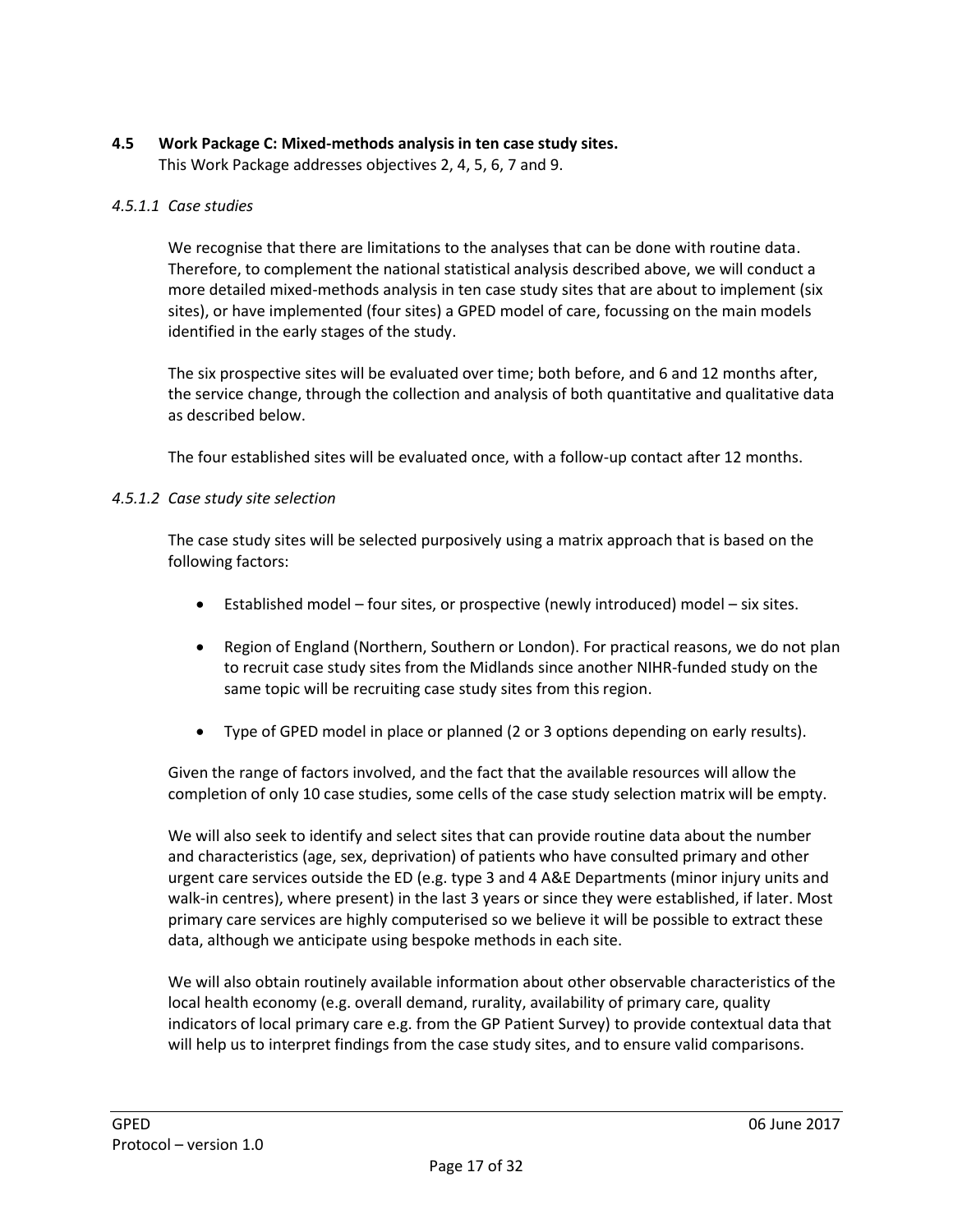Prospective (newly introduced) sites will be identified from the successful bids submitted to the capital fund established in Spring 2017 to support the rapid introduction of new GPED models of care in EDs in England, following the Chancellor's Budget announcement, and on the basis of the system leader interviews conducted in WP-A. We anticipate recruiting six prospective sites in WP-C.

Established sites will be identified during WP-A, and on the basis of local intelligence. We anticipate recruiting four established sites in WP-C.

### *4.5.1.3 Case study site data collection*

Data collection from the case study sites will occur in one of two ways:

- Case study site visit. During a site visit a researcher will spend 1-3 weeks at a site collecting a wide range of quantitative and qualitative data, described in more detail in sections 4.5.1.4 to 4.5.1.9 below.
- Case study site contact. During a site contact a researcher may visit the site for a day, and/or speak to key informant(s) by telephone. Locally available routine data, identified during a previous case study site visit, will also be collected and analysed.

|                         | Month 0           | Month 6             | Month 12            |
|-------------------------|-------------------|---------------------|---------------------|
| <b>Prospective Case</b> | <b>Site Visit</b> | <b>Site Contact</b> | <b>Site Visit</b>   |
| <b>Study Site</b>       | (Baseline: pre-   |                     |                     |
|                         | implementation)   |                     |                     |
| <b>Established Case</b> | <b>Site Visit</b> |                     | <b>Site Contact</b> |
| <b>Study Site</b>       |                   |                     |                     |

The overall data collection schedule is set out in Table 1

#### **Table 1: Data Collection Schedule**

The first site visit will be to an established case study site. We will seek a well-established and recognised site and use this visit to inform subsequent baseline data collection in the six prospective case study sites. Once all the baseline (month 0) data has been collected from all the prospective case study sites we will then complete site visits in the three remaining established case study sites. Follow-up data collection will then proceed as described in Table 1.

During a case study site visit a broad mixture of quantitative and qualitative data will be collected using the following methods:

### *4.5.1.4 Quantitative data collection: all sites*

We do not anticipate using administrative national data (e.g. HES) in WP-C, as it is unlikely to be available in the study timescale. However, detailed data about activity and case-mix at each case study site will be combined with the data from WP-B1 to explore hypotheses about shifts in activity between the ED and co-located GPED services, and the impact on the health economy as a whole. We recognise that this will only be possible in the small number of case study sites, but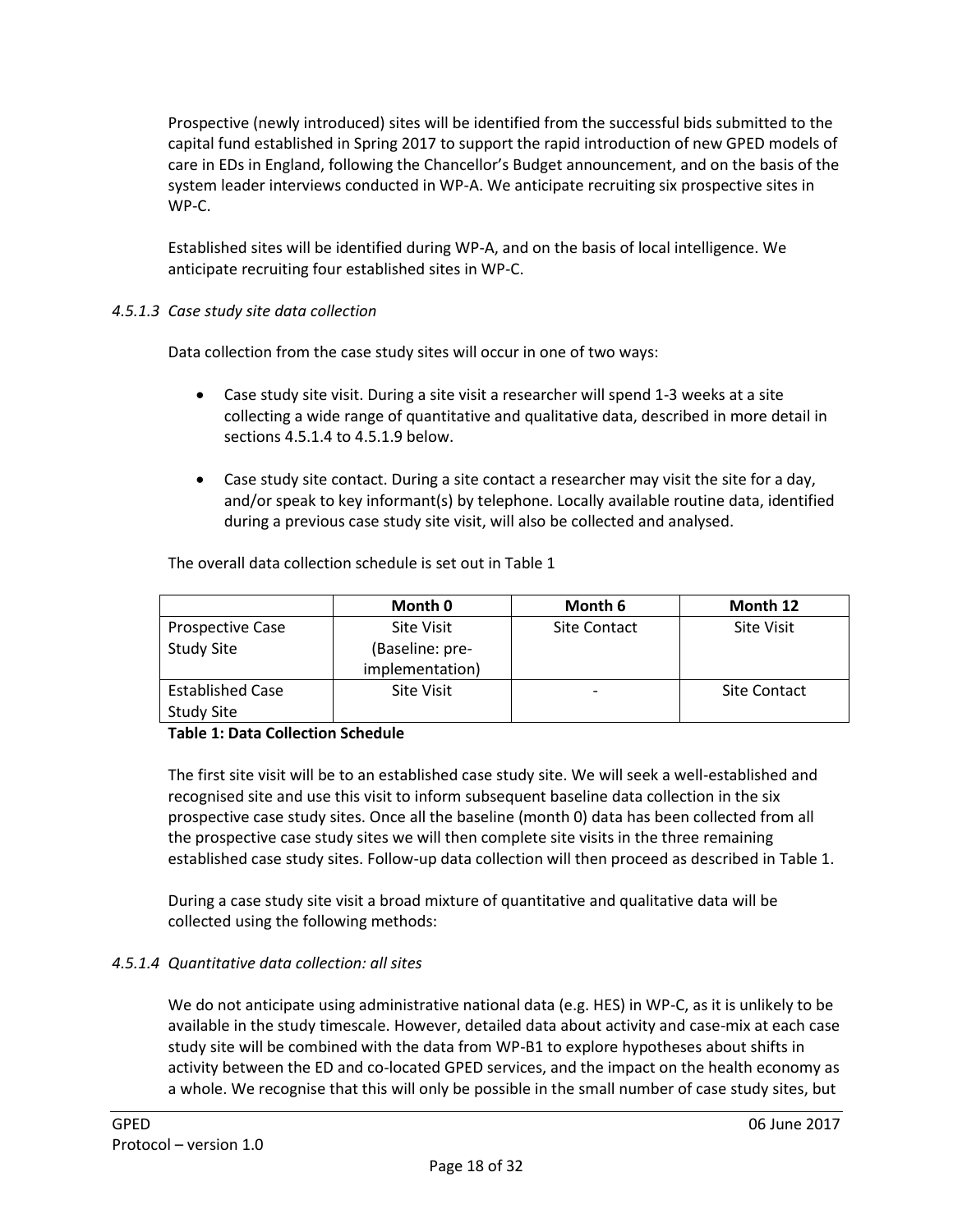it will enable us to explore whether the introduction of GPED appears to be associated with increases, decreases or no change in the number of people attending the hospital site (ED and GPED combined), and any effects on other local urgent care services.

We will collect quantitative data from the local healthcare community as outlined above, and where available additional routinely available local data relating to factors that include demand, flow, outcome, resource use, diagnostic testing, additional funding received to support the introduction of GPED (e.g. through the Chancellor's Spring 2017 initiative) and patient and staff experience from routinely administered surveys such as the Care Quality Commission (CQC) Accident and Emergency Survey and the annual NHS Staff Survey. We will also obtain routinely available workforce data, which includes measures of vacancy, sickness and turnover from the Electronic Staff Record (ESR).

To complement this quantitative analysis a parallel qualitative study (described below) will be conducted to ascertain the views and experiences of GPED from the staff and patients at each case study site. There will be a two-way relationship between the qualitative data collection and analysis and the quantitative analysis described above. Findings from the qualitative data on the experiences of the staff and patients will be explored further in the quantitative analysis of the additional data sources where available – for example, if it were the perception of staff that their model of GPED was resulting in fewer X-rays or lower admission rates for patients seeing a GP then this could be tested using the local quantitative data. Equally, any findings from the case study quantitative data analysis could be explored or explained further during qualitative collection and analysis – for example, if the quantitative data suggested that the existence of a GPED model was leading to a large increase in the total number of patients attending the GP service with no corresponding reduction in the number attending ED, we could explore possible explanations for this within the qualitative study.

We will survey staff working in the case study ED sites, and in other local urgent care settings, to collate their perceptions of GPED using the NoMAD questionnaire; an implementation measure based on Normalization Process Theory (NPT).[28] NoMAD is a 23 item survey instrument for assessing implementation processes from the perspective of staff involved. It is a relatively new tool that has been developed to study implementation in a theoretically driven way. Whilst a pre-designed questionnaire is available for use, there is in-built flexibility to make the instrument more relevant to the study context. A slightly different version of NoMAD will be developed for each study site to allow a detailed examination of the model in each setting whilst facilitating comparison across sites. For example, whilst the same theoretically-driven questions will be used in all sites, they will be prefaced by detailed information about each context – this will take the form of a paragraph to describe the model of care in each site.

The NoMAD questionnaire will be complemented by a workforce survey that will include standardised and validated measures of work-related experiences and attitudes. The selection of constructs for measurement in this workforce survey will be informed by theoretical models of occupational strain and common workplace stressors, including the Job Demands-Resources Model,[29] and the Job Demands-Control Model.[30] Specific scales, including measures of job satisfaction, turnover intentions and psychological wellbeing will be obtained from prior organisational research,[31] and with reference to major data sources (such as the National GP Worklife Survey) that will enable comparison.[32]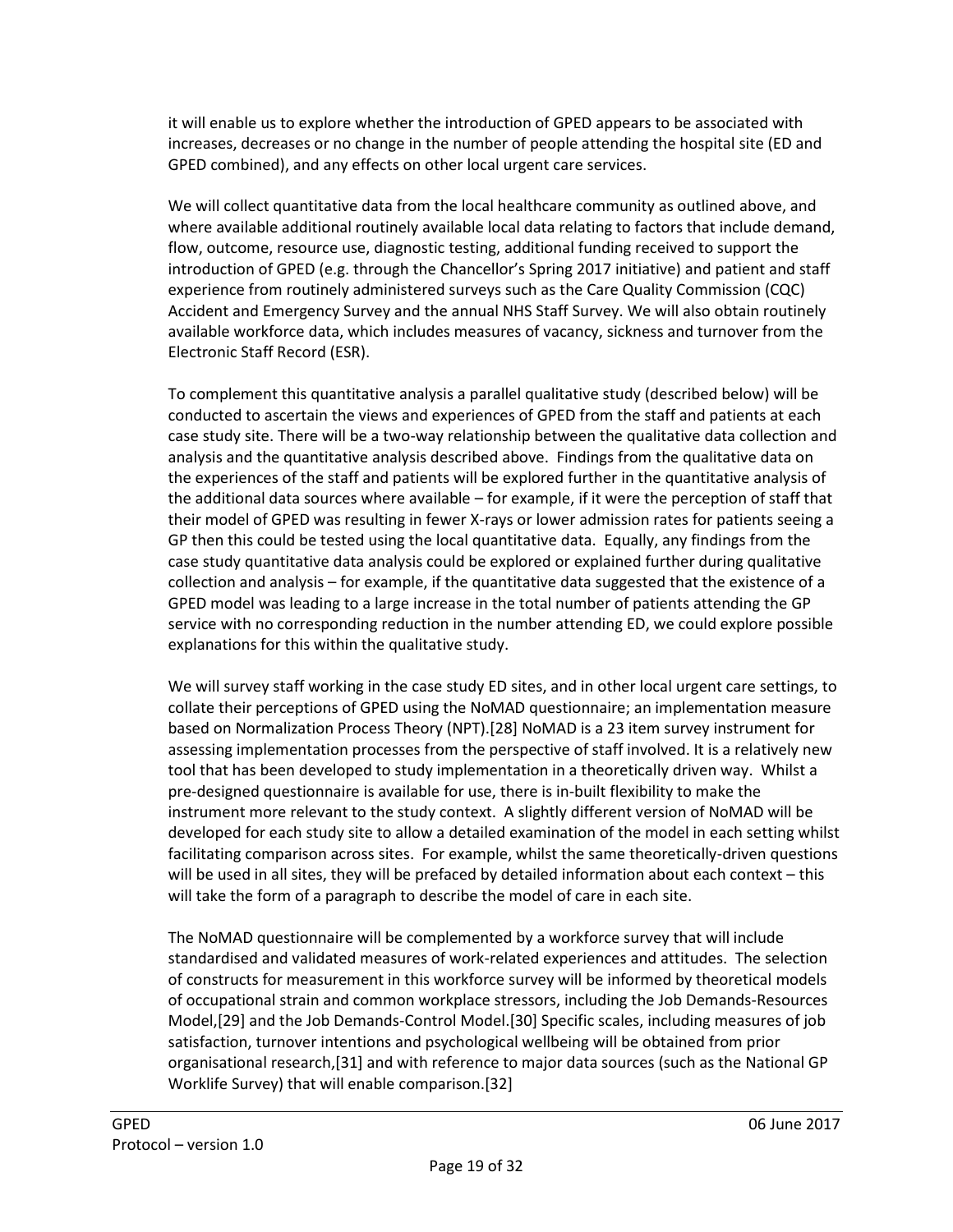### *4.5.1.5 Additional quantitative data collection: prospective sites only*

In the six prospective case study sites the NoMAD questionnaire will be administered to all staff at two time points (0 and 12 months). The NoMAD is designed so that it can be used at different time points, to see if perceptions of a new service change over time. It will be used prior to implementation of GPED to examine staff expectations about whether it could become a routine part of their working practices and then again 12 months after implementation to describe participants' views about how GPED impacts on their work and to record any changes in attitudes towards GPED. Descriptive data from the questionnaire will be linked to data collection and analysis of the qualitative data. In keeping with current recommendations, a basic descriptive analysis of the questionnaire data will be produced to provide an overview of the perceptions of all staff within each case study site.

In the six prospective case study sites the workforce survey described above will also be administered prior to implementation of GPED, and again 12 months after implementation.

#### *4.5.1.6 Quantitative data analysis*

The analyses of routine quantitative data at the 'site' level will be characterised mainly by descriptive statistics that will complement the qualitative information collected, and which will take due account of any seasonal effects. This approach will enable us to look for potential differences and similarities in views within a case site as well as draw out meaningful comparisons across case sites. Descriptive data from the NOMAD questionnaire will also be linked to the analysis of qualitative data, and will permit examination of changes over time in the prospective case study sites. The evaluation of data from the workforce survey will include descriptive analyses and examination of changes over time in a repeated measures framework. Multilevel regression analyses will also be considered to identify any worker-related characteristics or experiences that predict changes in job satisfaction or turnover intentions.

#### *4.5.1.7 Qualitative data collection: all sites*

We will select purposively approximately 10 staff at each of the sites to participate in qualitative semi-structured interviews regarding their experiences of working within their service model. We will capture, using a topic guide, information on: training/education needs; workload; skillmix; professional boundaries; use of investigations and attitudes to risk; job satisfaction/stress; barriers and facilitators to service introduction; in addition to any topics arising from the local quantitative analysis. It is difficult to speculate on what these additional topics will be, as they are contingent on the outcomes of the quantitative analysis, but could include issues such as low staff morale, high staff turnover (if evident from the workforce surveys) or lack of communication (if highlighted from the NoMAD questionnaire). These may vary from site to site. The qualitative sample will include GPs, ED doctors and nurses of different grades. The sample will be selected to ensure a range of views regarding how the GPED model has been implemented in their context, based on responses given to the NoMAD questionnaire relating to: length of time working in the organisation, involvement in management/oversight of the GPED service and the participant's perceived value of GPED.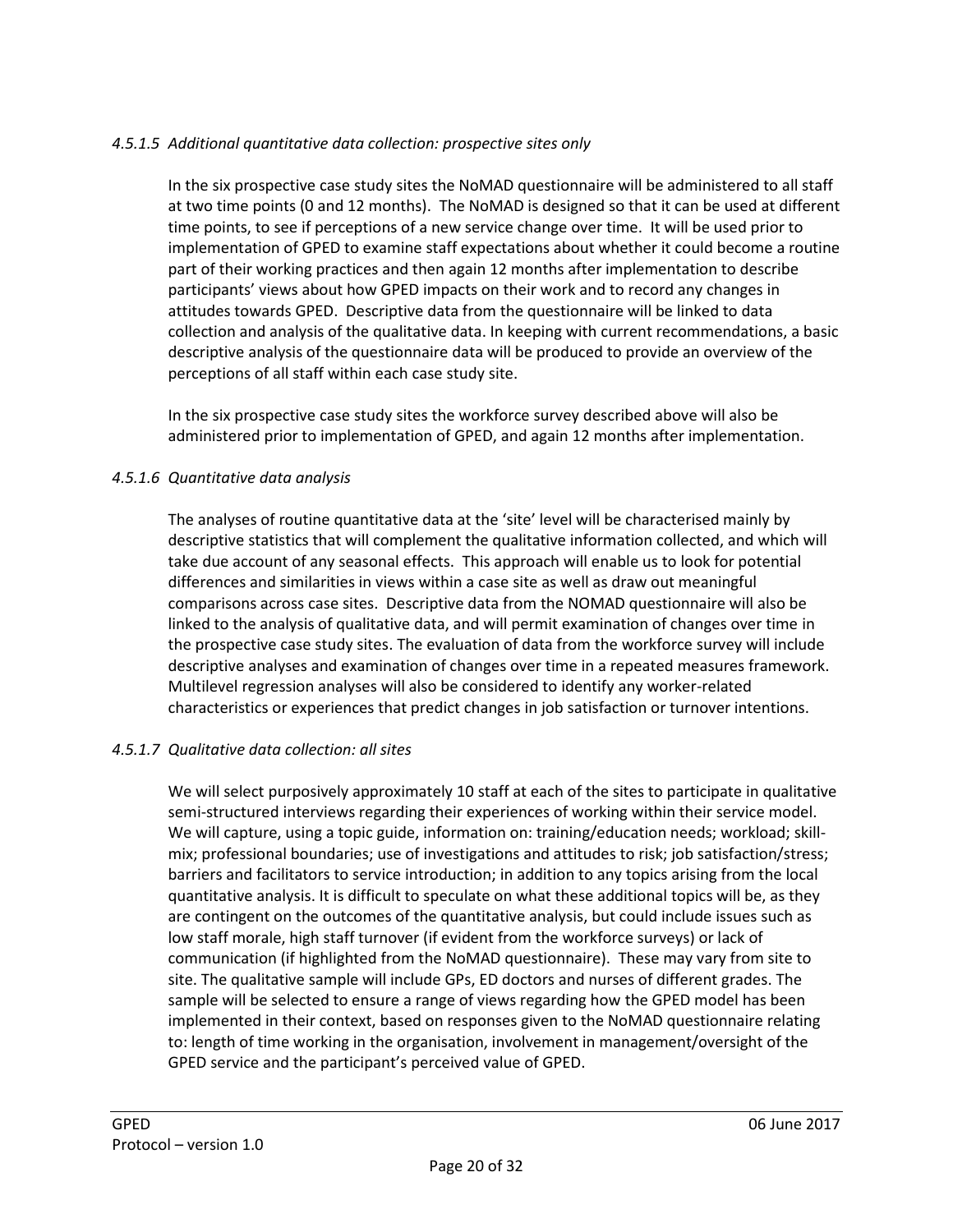With the support of our PPI representatives, and to ensure a rounded perspective in each of the case sites, we will also gather information on the patient/carer experience of GPED. We will purposively select approximately 10-15 patients (and carers where appropriate) who have used the GPED service. Patients will be selected to obtain maximum variation based on gender, age and reason for consultation. Semi-structured interviews will be conducted with patients (and carers where appropriate) as soon after attendance as possible, to maximise recall relating to their experience. The interviews will explore: reasons for attending ED or GPED; the influence of GPED on their decision to attend; confidence in a GPED compared to ED doctor; impact of GPED on future ED/GP attendance. We will also ascertain their experiences of GPED in terms of: quality; advice; referrals and post-discharge care; satisfaction with the service. They will also be asked to explore which aspects of the service are most important to them and the barriers/facilitators to service use.

To supplement the interview data and to obtain a nuanced insight into how the GPED service model is working in practice we will also conduct non-participant observation of clinical practice within the study case sites. The observations will consist of 2 hour blocks covering different parts of the day/evening and different activities, e.g. clinical and non-clinical work, triage, informal interactions and clinical consultations. It is considered that a maximum of 12-16 hours of observations over a two-week period within each case site will provide sufficient information. Observations of consultations will be documented on a pro forma and will focus on how the clinicians present themselves during the consultation, as well as the response of patients and any interaction with colleagues during this time. Field notes will document everyday working practices, focusing specifically on the nature of the GPED service. These data will give greater insight into workplace dynamics, relationships, decision-making and the distribution of tasks and responsibilities.

### *4.5.1.8 Additional qualitative data collection: prospective sites only*

In the six prospective case study sites we will undertake a longitudinal interview study collecting data at baseline (prior to GPED introduction) and 12 months after introduction of the new service model. During the first interview we will capture, using a topic guide, information on: expectations of the new model of care; readiness to employ GPED; information on the appropriateness of the preparations made for the introduction of the new service. Following implementation, we will ascertain information on the experience of the new service and the impact on: training/education needs; workload; professional boundaries; job satisfaction/stress; clinical practice and risk management; barriers and facilitators to service introduction; in addition to any topics arising from the local quantitative analysis.

In the six prospective sites we will also conduct semi-structured interviews with key informants commissioners and heads of service (2-3) before the GPED service goes live to gain insights into the reasons behind the choice of model, the expectations for the service, how staff have reacted to the plans and the preparatory processes that have taken place to implement the new service. Interviews will be repeated 6 and 12 months following full implementation of GPED. Topics will include: advantages and disadvantages of the new model of care; perceived effectiveness of the service model in terms of care provision; impact on staff; barriers and facilitators to successful roll out.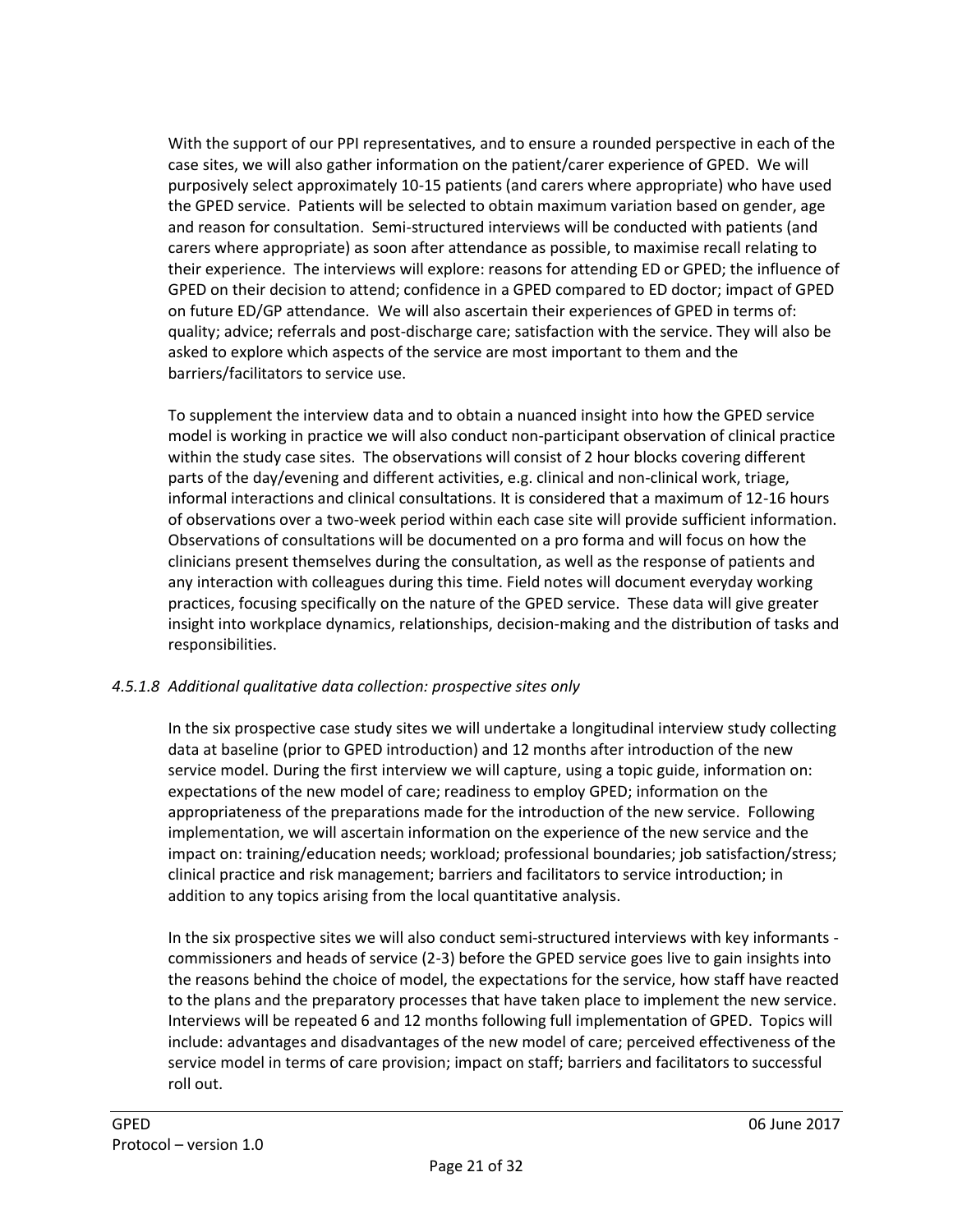#### 4.5.1.9 Qualitative data analysis

All interviews will be audio recorded digitally and transcribed verbatim. A computer package (ATLAS-ti) will be used to manage the data. Following transcription the interview material will be organised according to analytical headings using a constant comparison approach. To introduce transparency and a systematic approach we will engage in: detailed familiarisation; identification and indexing of key themes; contextualising these themes in relation to the broader dataset; and interpreting them, within the context of theoretical themes relevant to the interview material. We will use Normalisation Process Theory (NPT) to frame the analysis to understand how easy it was to implement the GPED interventions into routine practice.[33] NPT conceives making changes in established routines as a complex and dynamic enterprise, and proposes a model which explains the way in which new practices are adopted and absorbed by individuals into existing behavioural conventions and routines. During the analysis, regular meetings will be held between the research team to discuss the emergent themes from the fieldwork material to explore the potential to 'test' these in the local quantitative data. The analysis will allow us to gain in-depth insight into the 2 or 3 main models of GPED care. This approach will enable us to look for potential differences and similarities in views within a case site as well as draw out meaningful comparisons across case sites and for different models of GPED, to allow robust conclusions to be made.

The analysis and interpretation of WP-C, integrating both qualitative and quantitative information, is likely to include the following issues:

a) The effect of implementing GPED on patient pathways and flow within the local healthcare system, using non-participant observation and routinely available data.

b) The impact of GPED on patients and carers and on healthcare staff using interview data, workforce surveys and routinely available data.

<span id="page-21-0"></span>c) Barriers and enablers to the implementation of a GPED model of care, and the development of recommendations to improve future implementation by identifying challenges and potential solutions.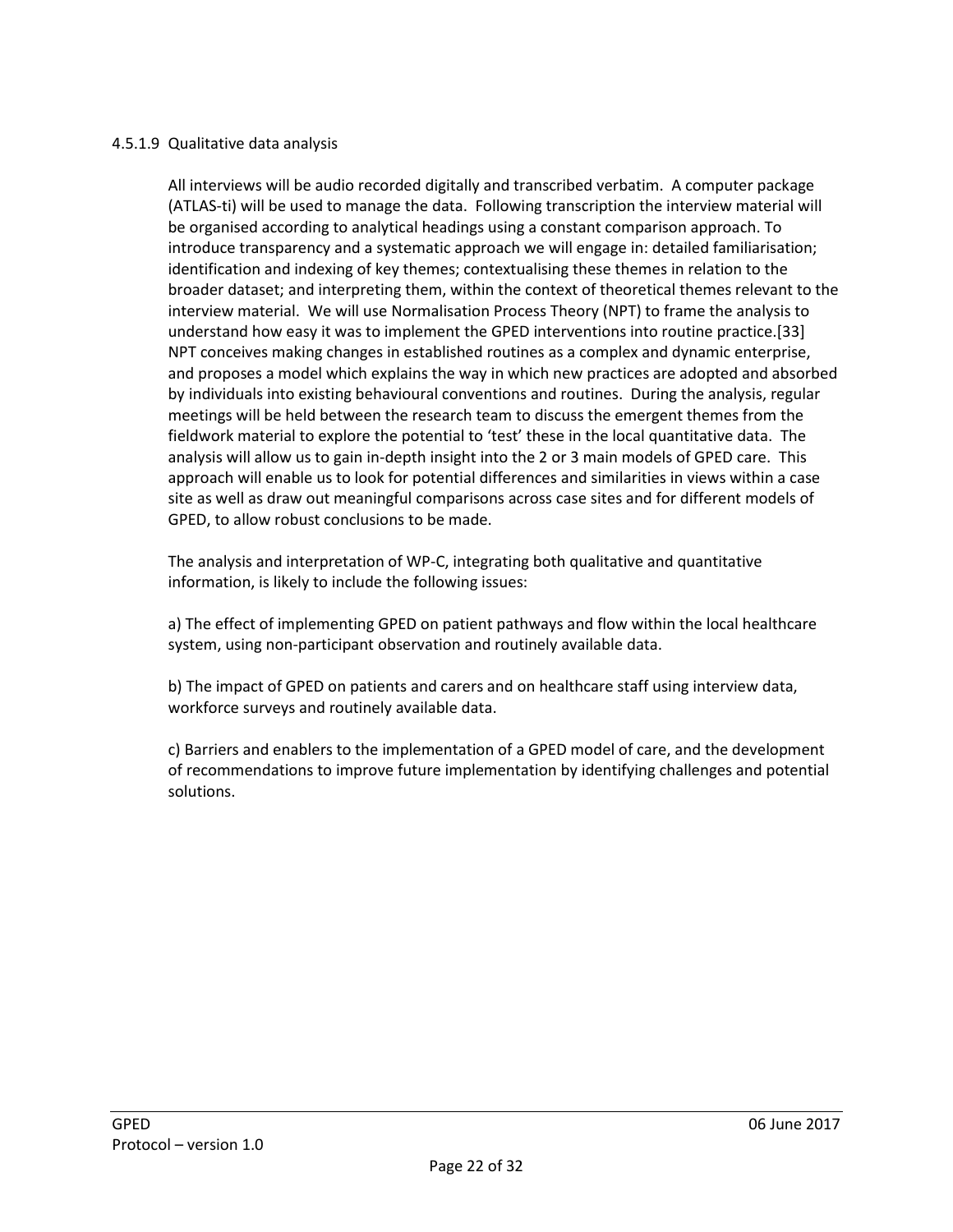### **4.5 Study duration**

The study will commence on 1<sup>st</sup> June 2017 and end on 31<sup>st</sup> May 2020 (total duration 36 months). Data collection will occur between the  $1<sup>st</sup>$  July 2017 and 30<sup>th</sup> November 2019.

### **4.6 Milestones**

The key milestones are as follows:

Month 2: Key trial staff appointed; project governance and trial steering committee established.

Month 5: Regulatory and ethics approvals in place.

Month 9: All pre-implementation data from the prospective case study sites collected.

Month 12: Taxonomy completed.

Month 15: All six month follow-up data from prospective case study sites collected.

Month 21: All twelve month follow-up data from prospective case study sites collected.

Month 31: All study data collected and initial analysis complete.

#### **4.7 Gantt chart**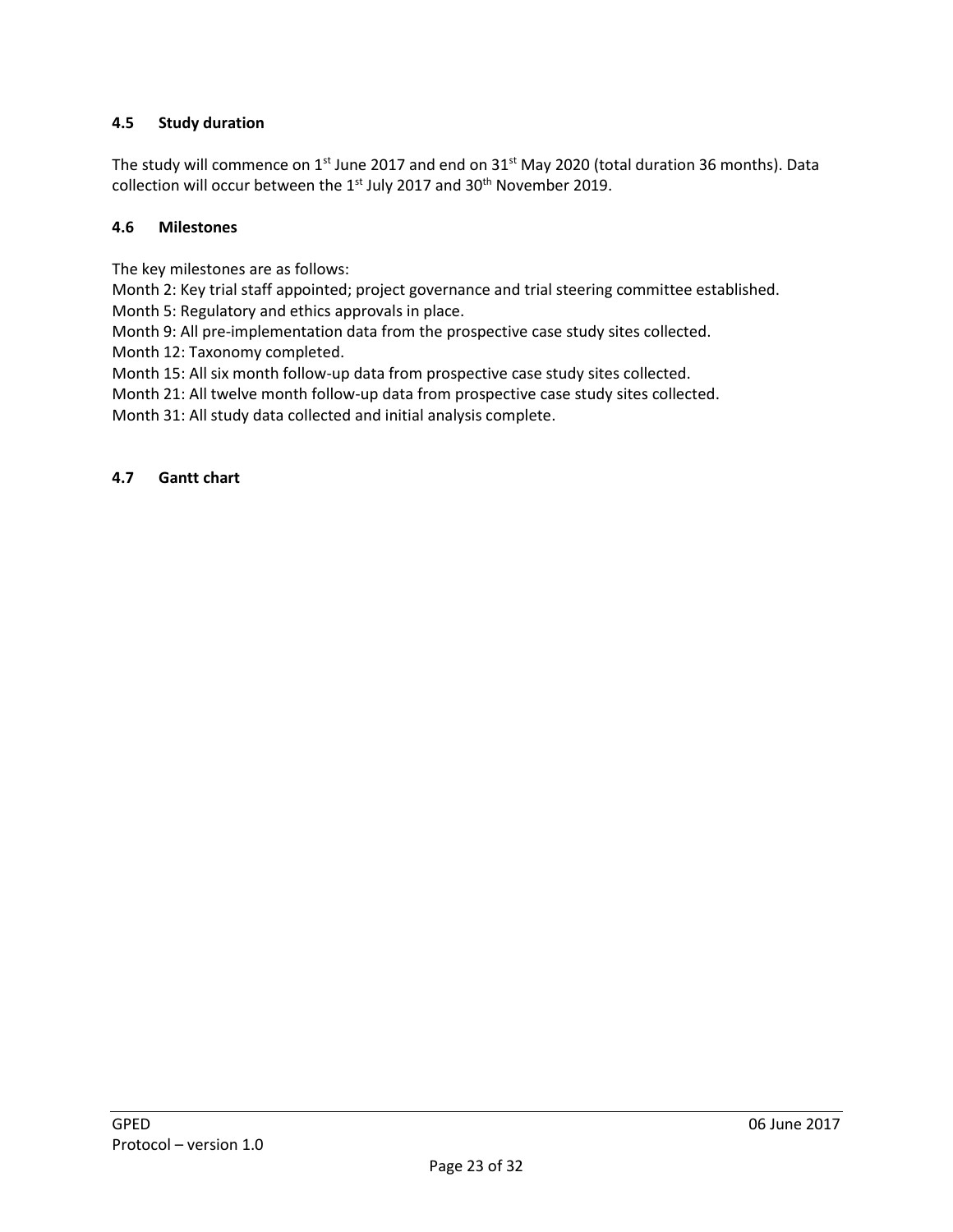|                    | GPED Gantt Chart 1.0 (06-06-17)                                                      |  |  | Year 1 (2017) |  |  |  |  | Year 2 (2018) |  |  |  |  | Year (2019) |  |  |  | 2020 |                                                                                                         |
|--------------------|--------------------------------------------------------------------------------------|--|--|---------------|--|--|--|--|---------------|--|--|--|--|-------------|--|--|--|------|---------------------------------------------------------------------------------------------------------|
|                    |                                                                                      |  |  |               |  |  |  |  |               |  |  |  |  |             |  |  |  |      | A M I J A S O N D I J F M A M J J A S O N D I J F M A M J J A S O N D I F M A M                         |
| Set Up             | Set up study                                                                         |  |  |               |  |  |  |  |               |  |  |  |  |             |  |  |  |      | -1 0 1 2 3 4 5 6 7 8 9 10 11 12 13 14 15 16 17 18 19 20 21 22 23 24 25 26 27 28 29 30 31 32 33 34 35 36 |
|                    | Recruit staff                                                                        |  |  |               |  |  |  |  |               |  |  |  |  |             |  |  |  |      |                                                                                                         |
|                    | Develop protocol                                                                     |  |  |               |  |  |  |  |               |  |  |  |  |             |  |  |  |      |                                                                                                         |
|                    | Obtain approvals                                                                     |  |  |               |  |  |  |  |               |  |  |  |  |             |  |  |  |      |                                                                                                         |
|                    | Oversight groups                                                                     |  |  |               |  |  |  |  |               |  |  |  |  |             |  |  |  |      |                                                                                                         |
|                    |                                                                                      |  |  |               |  |  |  |  |               |  |  |  |  |             |  |  |  |      |                                                                                                         |
| <b>WPA</b>         | <b>Model mapping and interviews</b>                                                  |  |  |               |  |  |  |  |               |  |  |  |  |             |  |  |  |      |                                                                                                         |
|                    | Identify models and date implemented                                                 |  |  |               |  |  |  |  |               |  |  |  |  |             |  |  |  |      |                                                                                                         |
|                    | Describe models                                                                      |  |  |               |  |  |  |  |               |  |  |  |  |             |  |  |  |      |                                                                                                         |
|                    | Classify models                                                                      |  |  |               |  |  |  |  |               |  |  |  |  |             |  |  |  |      |                                                                                                         |
|                    | Data triangulation                                                                   |  |  |               |  |  |  |  |               |  |  |  |  |             |  |  |  |      |                                                                                                         |
|                    | Propose taxonomy                                                                     |  |  |               |  |  |  |  |               |  |  |  |  |             |  |  |  |      |                                                                                                         |
|                    | Policy leader interviews                                                             |  |  |               |  |  |  |  |               |  |  |  |  |             |  |  |  |      |                                                                                                         |
|                    | Initial telephone interviews with sites awarded funding                              |  |  |               |  |  |  |  |               |  |  |  |  |             |  |  |  |      |                                                                                                         |
|                    | Follow-up telepone interviews with sites awarded funding                             |  |  |               |  |  |  |  |               |  |  |  |  |             |  |  |  |      |                                                                                                         |
| WPB1               | Retrospective analysis using national data                                           |  |  |               |  |  |  |  |               |  |  |  |  |             |  |  |  |      |                                                                                                         |
|                    | <b>Identify EDs</b>                                                                  |  |  |               |  |  |  |  |               |  |  |  |  |             |  |  |  |      |                                                                                                         |
|                    | Apply for HES data                                                                   |  |  |               |  |  |  |  |               |  |  |  |  |             |  |  |  |      |                                                                                                         |
|                    | Collect HES and A&E Data                                                             |  |  |               |  |  |  |  |               |  |  |  |  |             |  |  |  |      |                                                                                                         |
|                    | Data analysis                                                                        |  |  |               |  |  |  |  |               |  |  |  |  |             |  |  |  |      |                                                                                                         |
|                    |                                                                                      |  |  |               |  |  |  |  |               |  |  |  |  |             |  |  |  |      |                                                                                                         |
| WPB2               | <b>Costs and consequences</b>                                                        |  |  |               |  |  |  |  |               |  |  |  |  |             |  |  |  |      |                                                                                                         |
|                    | Data collection and analysis                                                         |  |  |               |  |  |  |  |               |  |  |  |  |             |  |  |  |      |                                                                                                         |
|                    |                                                                                      |  |  |               |  |  |  |  |               |  |  |  |  |             |  |  |  |      |                                                                                                         |
| <b>WPC</b>         | Mixed methods in case study sites                                                    |  |  |               |  |  |  |  |               |  |  |  |  |             |  |  |  |      |                                                                                                         |
| <b>Prospective</b> | Identify sites and implementation dates                                              |  |  |               |  |  |  |  |               |  |  |  |  |             |  |  |  |      |                                                                                                         |
|                    | Collect pre-implementation data                                                      |  |  |               |  |  |  |  |               |  |  |  |  |             |  |  |  |      |                                                                                                         |
|                    | Collect post-implementation data (6 months)                                          |  |  |               |  |  |  |  |               |  |  |  |  |             |  |  |  |      |                                                                                                         |
|                    | Collect post-implementation data (12 months)                                         |  |  |               |  |  |  |  |               |  |  |  |  |             |  |  |  |      |                                                                                                         |
| <b>Established</b> | Identify and recruit case study sites                                                |  |  |               |  |  |  |  |               |  |  |  |  |             |  |  |  |      |                                                                                                         |
|                    | Initial data collection in single site<br>Initial data collection in remaining sites |  |  |               |  |  |  |  |               |  |  |  |  |             |  |  |  |      |                                                                                                         |
|                    | 12 month follow up in single site                                                    |  |  |               |  |  |  |  |               |  |  |  |  |             |  |  |  |      |                                                                                                         |
|                    | 12 month follow up in remaining sites                                                |  |  |               |  |  |  |  |               |  |  |  |  |             |  |  |  |      |                                                                                                         |
| <b>All Sites</b>   | Data analysis and synthesis                                                          |  |  |               |  |  |  |  |               |  |  |  |  |             |  |  |  |      |                                                                                                         |
|                    |                                                                                      |  |  |               |  |  |  |  |               |  |  |  |  |             |  |  |  |      |                                                                                                         |
| <b>Reporting</b>   | Final analysis                                                                       |  |  |               |  |  |  |  |               |  |  |  |  |             |  |  |  |      |                                                                                                         |
|                    | Reporting                                                                            |  |  |               |  |  |  |  |               |  |  |  |  |             |  |  |  |      |                                                                                                         |
|                    | Recommendations                                                                      |  |  |               |  |  |  |  |               |  |  |  |  |             |  |  |  |      |                                                                                                         |
|                    |                                                                                      |  |  |               |  |  |  |  |               |  |  |  |  |             |  |  |  |      |                                                                                                         |
|                    | <b>SMG Meetings</b>                                                                  |  |  |               |  |  |  |  |               |  |  |  |  |             |  |  |  |      |                                                                                                         |
|                    | <b>SSC Meetings</b>                                                                  |  |  |               |  |  |  |  |               |  |  |  |  |             |  |  |  |      |                                                                                                         |
|                    | POC Meetings                                                                         |  |  |               |  |  |  |  |               |  |  |  |  |             |  |  |  |      |                                                                                                         |
|                    |                                                                                      |  |  |               |  |  |  |  |               |  |  |  |  |             |  |  |  |      |                                                                                                         |
|                    | Milestones                                                                           |  |  |               |  |  |  |  |               |  |  |  |  |             |  |  |  |      |                                                                                                         |
|                    |                                                                                      |  |  |               |  |  |  |  |               |  |  |  |  |             |  |  |  |      |                                                                                                         |
|                    | Knowledge Moblisation: Conusltation                                                  |  |  |               |  |  |  |  |               |  |  |  |  |             |  |  |  |      |                                                                                                         |
|                    | Knowledge Moblisation: Feedback/Dissemination                                        |  |  |               |  |  |  |  |               |  |  |  |  |             |  |  |  |      |                                                                                                         |

## **Figure 2: GPED Study Gantt Chart**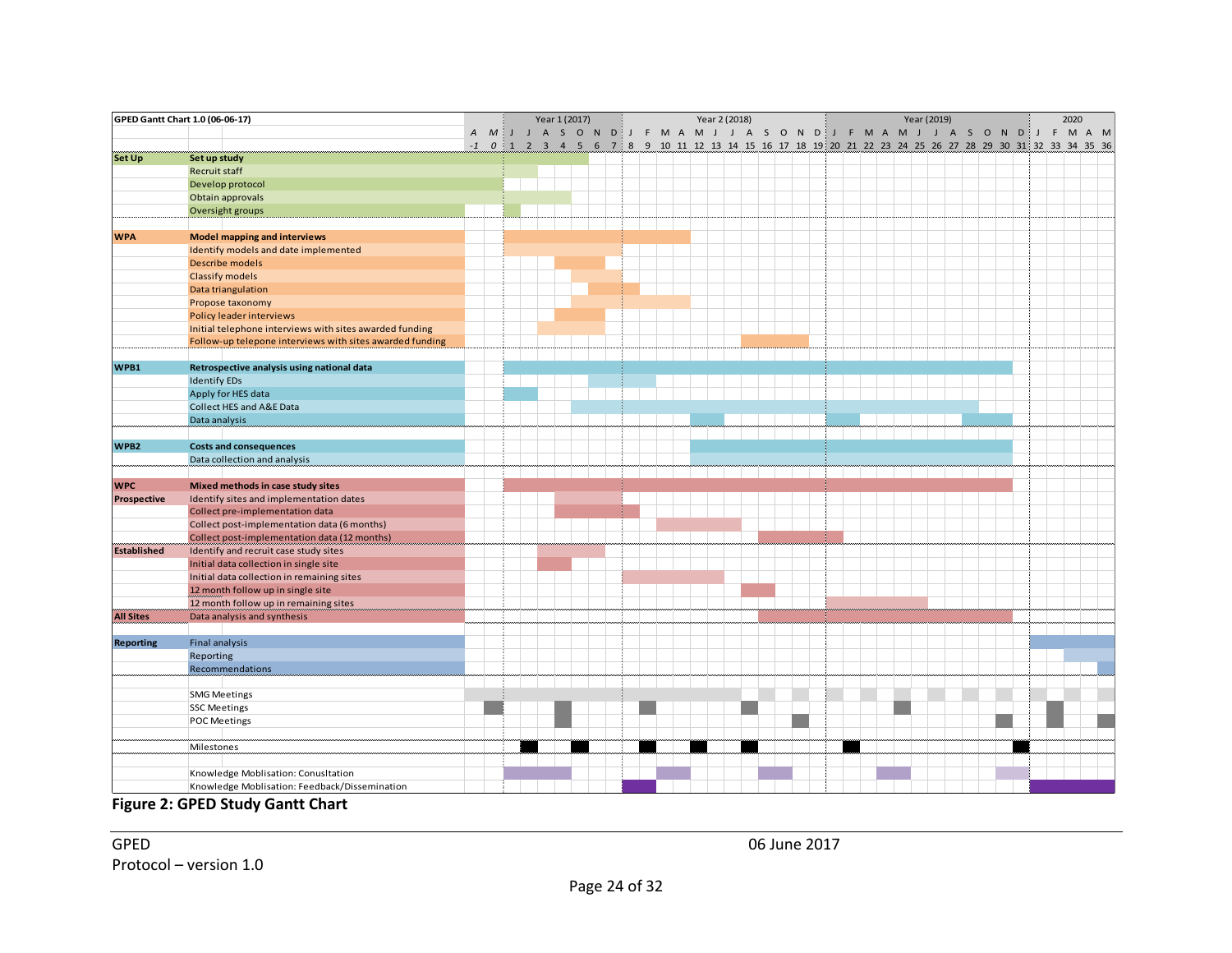### <span id="page-24-0"></span>**5 Patient and public involvement**

The aim of patient and public involvement within this study is to ensure that the perspective of patients and carers is considered fully as we study and compare the different models of GPED. It is important that the quality of patient care is not adversely affected by any proposed changes in service organisation. To help us ensure that the patient and carer perspective is central to our work we have formed a group of seven people with experience, either as carers or as patients, of using ED services. The members of this patient and carer group will be involved throughout all stages and work packages.

We will use a variety of methods to work with the group including face to face meetings, e-mail, telephone and video conferencing as appropriate and in keeping with the needs of group members. The work of the group will be supported by Dr Andy Gibson, Associate Professor in Patient and Public Involvement, who will also provide appropriate training and support to patients and carers and to the wider academic team to facilitate involvement.

The patient and carer advisory group will be involved in all stages of the research as follows:

#### **5.1 Work Package A**

The PPI group will help to write the schedules for the interviews with key informants to ensure we adequately address issues that are important from a patient perspective. This will highlight the degree to which potential patient benefits underpin the logic of these models of care alongside other issues.

#### **5.2 Work Package B**

We will review with our PPI group our plans for data collection. We will explore to what extent the data we propose to collect capture key issues from a patient and carer perspective, and if there are any data we should be collecting to better capture patient/carer concerns.

### **5.3 Work Package C**

The PPI group will be involved in writing the ethics application and developing research instruments, e.g. interview and observation schedules. They will review our proposals for qualitative and quantitative data collection, to ensure these capture information relevant to patients and carers.

The PPI group will also be involved in the analysis of qualitative data produced by our research, to check the validity of our analysis from a patient and carer perspective.

The PPI group will contribute to our dissemination plans, helping to ensure that the findings are made available in an appropriate format to patients, carers and public groups. We aim to make our findings on the pros and cons of each model of care easily accessible and understandable to a lay audience.

We will hold four PPI workshops during the project, and the PPI group will select two of its members to attend the study steering committee.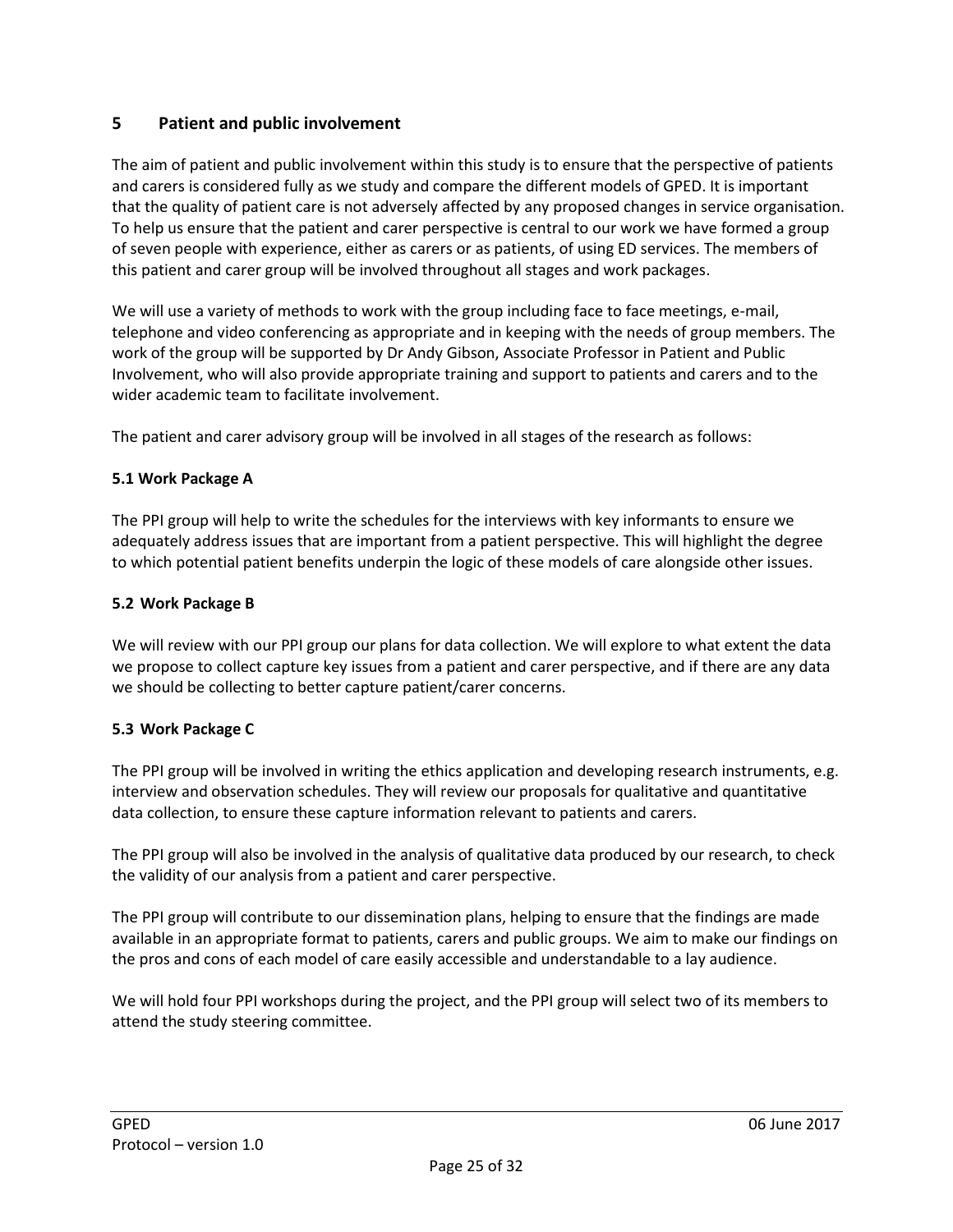## <span id="page-25-0"></span>**6 Trial management**

The trial will be hosted by NHS Bristol Clinical Commissioning Group (CCG) and sponsored and managed by the University of the West of England, Bristol (UWE). UWE will prepare study documentation and data collection forms, support participant recruitment, check data quality as the trial progresses and assist the research team in carrying out the study analyses, reporting and dissemination.

### <span id="page-25-1"></span>**6.1 Day-to-day management**

The trial will be managed by a study management group (SMG), which will meet in person or by teleconference every one to two months. The SMG will be chaired by the chief investigator and will include all members of the named research team (see Chief Investigator & Research Team Details).

A study coordinator will be employed at UWE and will be responsible for the day-to-day running of the study, obtaining approvals, reporting to Study Steering Committee (SSC), the Publication Oversight Committee (POC) and the Research Ethics Committee (REC), managing the budget, drafting reports and research papers. The study coordinator will report to the chief investigator regularly. They will liaise closely with the other trial staff and will ensure that all individual research components are undertaken in a timely manner and within budget.

The study coordinator will undertake monitoring procedures at a level appropriate to a risk assessment performed by the sponsor to ensure delivery of the study in accordance with the protocol.

### <span id="page-25-2"></span>**6.2 Study Steering Committee and Publication Oversight Committee**

Two committees will be established to govern the conduct and reporting of the research:

A. Study Steering Committee (SSC), meeting six times during the project lifetime, with an independent chair, appropriate clinical and investigator expertise and two patient representatives. The SSC will oversee all aspects of the research and its component work packages;

B. A Publication Oversight Committee (POC) will oversee and assure all study outputs, ensuring absolute independence in the interpretation and communication of all research findings. This additional committee has been established to ensure that a critical distance is maintained between the Chief Investigator (Professor Benger, who is also the National Clinical Director for Urgent Care at NHS England) and the study findings and outputs.

## <span id="page-25-3"></span>**7 Ethical considerations**

This research uses an observational and quasi-experimental design. Routine care is not altered by the study, and it therefore does not raise significant ethical issues. Nevertheless, NHS ethics committee approval will be required for WP-C.

For WP-A and WP-B no patient identifiable data will be accessed, and as a result the governance and approvals process is anticipated to be straightforward.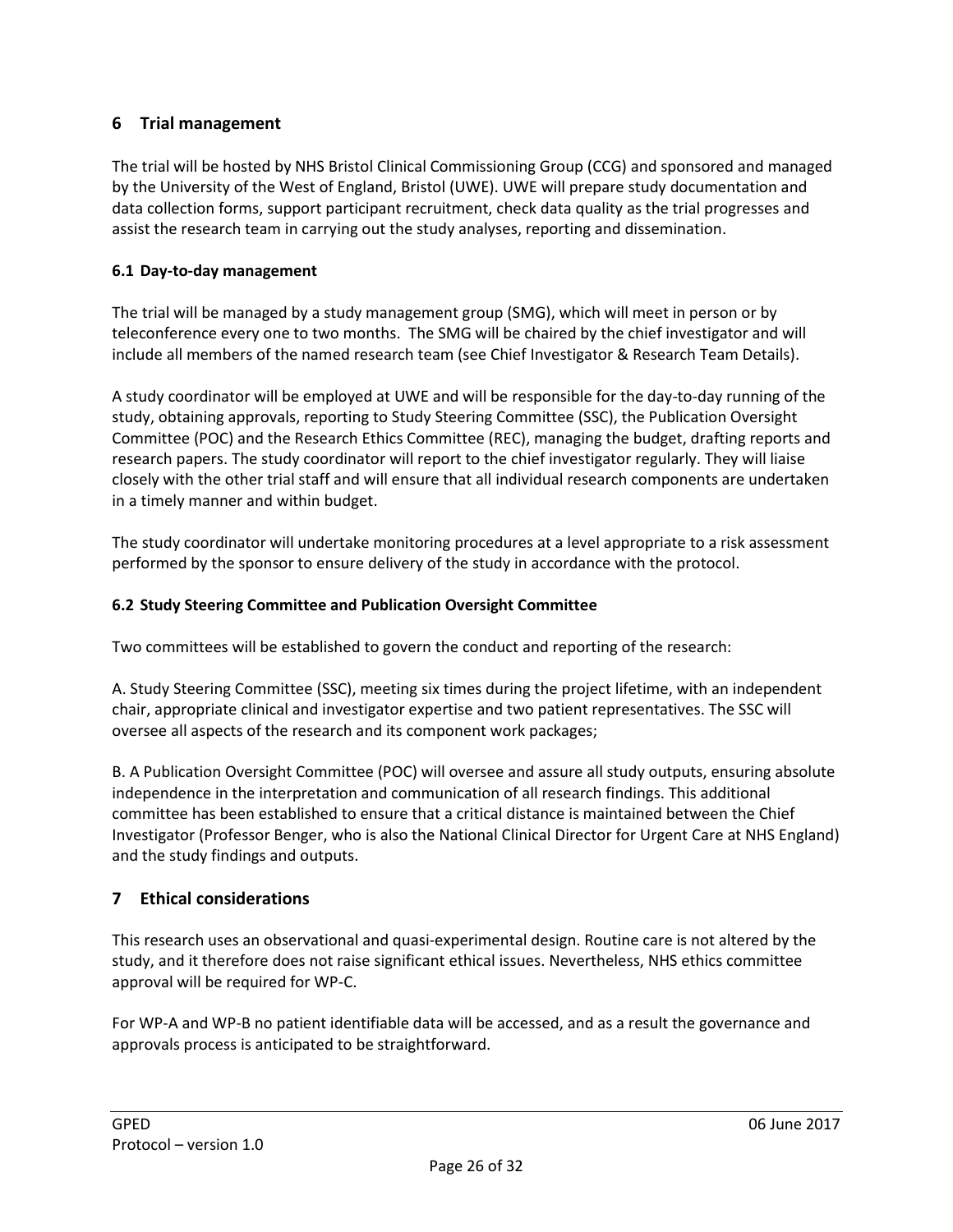WP-C requires NHS ethics committee approval since it involves access to patient identifiable data, observation of practice, staff surveys and interviews with staff and patients. Appropriate mechanisms to provide written information and informed consent will be instituted for all NHS staff and patient participants.

### <span id="page-26-0"></span>**8 Research governance**

This study will be conducted in accordance with:

- International Conference for Harmonisation of Good Clinical Practice (ICH GCP) guidelines
- Research Governance Framework for Health and Social Care

### <span id="page-26-1"></span>**8.1 Sponsor approval**

Any amendments to the trial documents must be approved by the sponsor prior to submission to the REC.

#### <span id="page-26-2"></span>**8.2 NHS approval**

Approval from the local NHS Trust (s) is required prior to the start of the trial.

Any amendments to the trial documents approved by the REC will be submitted to the Trust for information or approval as required.

#### <span id="page-26-3"></span>**8.3 Monitoring by sponsor**

The study will be monitored and audited in accordance with the Sponsor's policy. All study related documents will be made available on request for monitoring and audit by the sponsor, the relevant REC, the Health Research Authority (HRA) and for inspection by other licensing bodies.

### <span id="page-26-4"></span>**9 Data protection and participant confidentiality**

### <span id="page-26-5"></span>**9.1 Data protection**

Data will be collected and retained in accordance with the UK Data Protection Act 1998.

#### <span id="page-26-6"></span>**9.2 Data storage and sharing**

#### *9.2.1 Data storage*

All study documentation will be retained in a secure location during the conduct of the study and for 5 years after the end of the study, when all patient identifiable paper records will be destroyed by confidential means.

Where trial related information is documented in the medical records – those records will be identified by a 'Do not destroy before dd/mm/yyyy' label where the date is five years after the last patient last visit.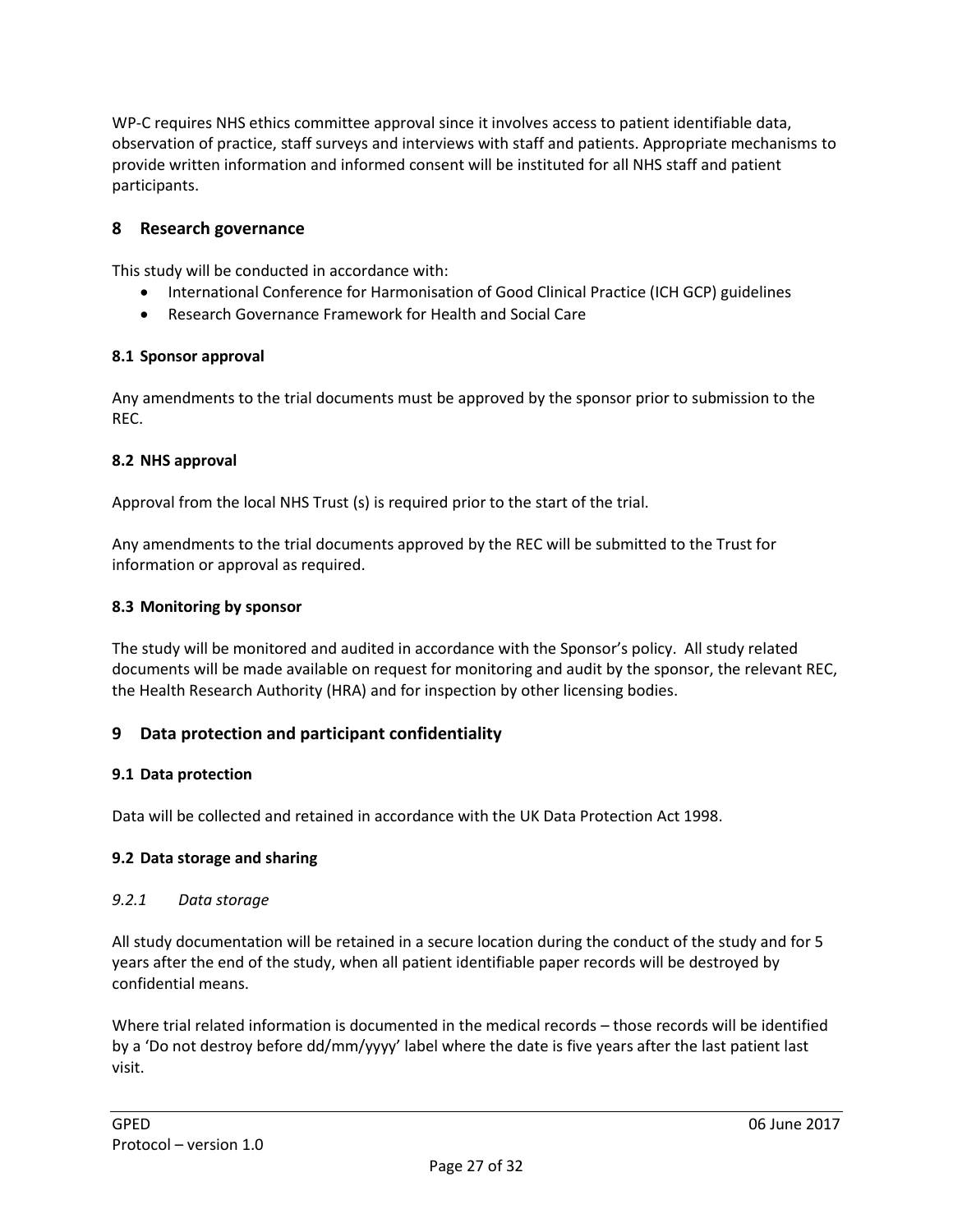Access to stored information will be restricted to authorised personnel. Data forms will be stored in a lockable filing cabinet in a secure room, to which access is restricted to authorised personnel. Electronic data will be stored in a secure area of an NHS hospital server.

Any data that are transferred out of the secure environment (for example for statistical analysis) will be anonymised and individual participants identified by study number only.

In compliance with the Medical Research Policy (MRC) on Data Preservation, relevant 'meta'-data about the trial and the full dataset, but without any participant identifiers other than the unique participant identifier, will be held indefinitely.

### *9.2.2 Data sharing*

Data will not be made available for sharing until after publication of the main results of the study. Thereafter, anonymised individual patient data will be made available for secondary research, conditional on assurance from the secondary researcher that the proposed use of the data is compliant with the MRC Policy on Data Preservation and Sharing regarding scientific quality, ethical requirements and value for money. A minimum requirement with respect to scientific quality will be a publicly available pre-specified protocol describing the purpose, methods and analysis of the secondary research, e.g. a protocol for a Cochrane systematic review.

## <span id="page-27-0"></span>**10 Knowledge mobilisation and dissemination of findings**

### **10.1 Knowledge Mobilisation**

During the initial and final stages of Work Package A stakeholder meetings will be held to feedback findings and discuss the implications and challenges of the identified GPED models. This involvement of stakeholders is designed to ensure the research questions are in line with the experiences of patients, clinicians and commissioners and to promote collaboration and wider learning. Existing local and national relationships and networks will be utilised to promote attendance and involvement at these meetings. During Work Package C case study sites will be invited to a tailored dissemination meeting of the research findings from the other work packages which will facilitate learning between the stakeholders and the research team, enhance good collaborative relationships and increase the opportunity for the research findings to have maximum impact on effective practice in the sites implementing GPED.

### **10.2 Dissemination**

This study will be disseminated through the Knowledge Mobilisation Team based at the Centre for Academic Primary Care in Bristol; Dr Helen Baxter will lead on this work. This innovative team is the only one of its kind in the country and includes a communications officer. The team works between Bristol, South Gloucestershire, North Somerset CCGs and the University of Bristol with a research focus in the areas of urgent care and long term conditions. The close links with commissioning organisations that the team has developed will ensure that an awareness of commissioning priorities and knowledge informs the research throughout.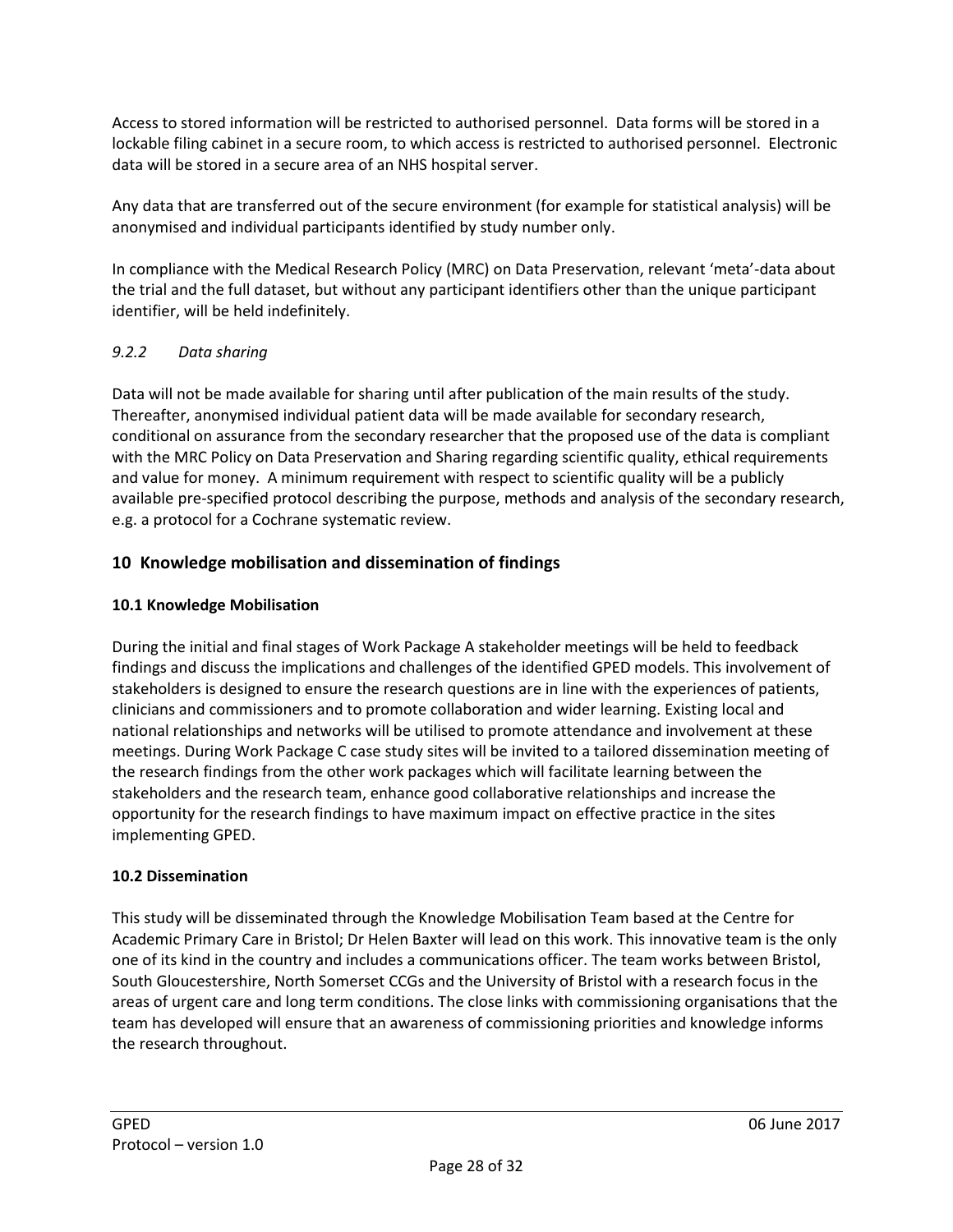We will take advantage of all opportunities to present our findings and outputs to non-academic groups. Dissemination to non-academic audiences including service users, commissioners, clinicians and service providers will be facilitated using existing networks such as email lists held by the knowledge mobilisation team and social media (research team, centre and Network twitter accounts). These networks will be utilised to drive traffic to a study website which will act as a repository of materials designed to increase the accessibility of research and to maximise impact.

All outputs, both academic and non- academic, will be made publicly available via the study website. Peer reviewed academic outputs and research reports together with associated summaries and key findings will be produced for funders, policy makers and NHS audiences and held on the website. We will use email lists and twitter to publicise and encourage active commentary on our outputs and to generate debate within the academic field. We will seek opportunities for press releases and media interviews and explore the use of digital stories, blog posts by staff members (we will also submit guest blog posts to established blogs) and Academic Health Science Network (AHSN) dissemination (via Network of Networks). Other user friendly, innovative ways of packaging and disseminating findings will be investigated such as animations and video presentations. We will seek to evaluate impact throughout the knowledge mobilisation phase using alternative metric tools.

## **10.3 Academic Outputs**

Academic outputs will include a minimum of three papers, submitted to high impact peer-reviewed journals, and at least four conference presentations or workshops. Potential suitable conferences are the Society for Academic Primary Care and the Royal College of Emergency Medicine. Through these mechanisms we will reach many of the clinical, academic and lay audiences who have an interest in the subject area. This will provide an early stage in the pathway to generating impact.

## **10.4 Commissioning Outputs**

Our approach to generating impact will include formal collaboration with urgent care commissioners and attendance at commissioning steering groups for urgent care and presentations at relevant events, including national commissioning conferences and through the chief investigator's links with NHS England. We will utilise our existing relationships with clinical commissioning groups and the networks built during the study with other clinical commissioning groups nationally. This will maximise opportunities to influence future commissioning decisions in relation to the study findings.

## **10.5 National and International Outputs**

We will disseminate our findings nationally and internationally through conferences, meetings and workshops, and through peer-reviewed publications as described above. We have strong links with both the Collaboration for Leadership in Applied Health Research and Care (CLAHRC) West and the West of England Academic Health Science Network (AHSN) through our university partnerships, which will extend our direct reach. Members of the research team have established national and international contacts within primary care and emergency medicine, and the Chief Investigator has a policy role at NHS England that will assist further with dissemination and implementation.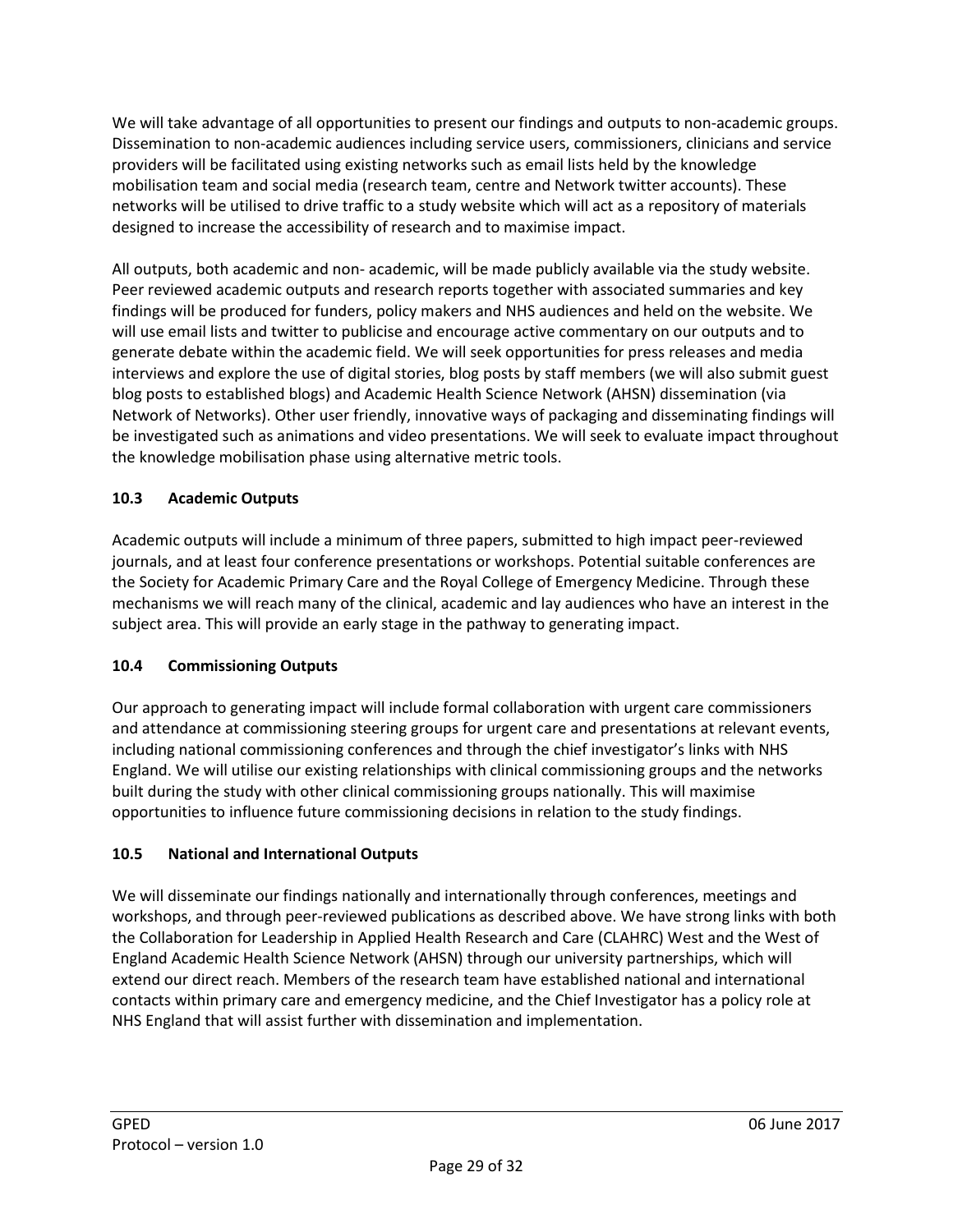# <span id="page-29-0"></span>**11 Amendments to protocol**

| Amendment number<br>(i.e. REC and/or MHRA<br>amendment number) | Previous<br>version | Previous<br>date | New<br>version | New date | Brief summary of change | Date of ethical<br>approval (or NA<br>if non-<br>substantial) |
|----------------------------------------------------------------|---------------------|------------------|----------------|----------|-------------------------|---------------------------------------------------------------|
|                                                                |                     |                  |                |          |                         |                                                               |
|                                                                |                     |                  |                |          |                         |                                                               |
|                                                                |                     |                  |                |          |                         |                                                               |
|                                                                |                     |                  |                |          |                         |                                                               |
|                                                                |                     |                  |                |          |                         |                                                               |
|                                                                |                     |                  |                |          |                         |                                                               |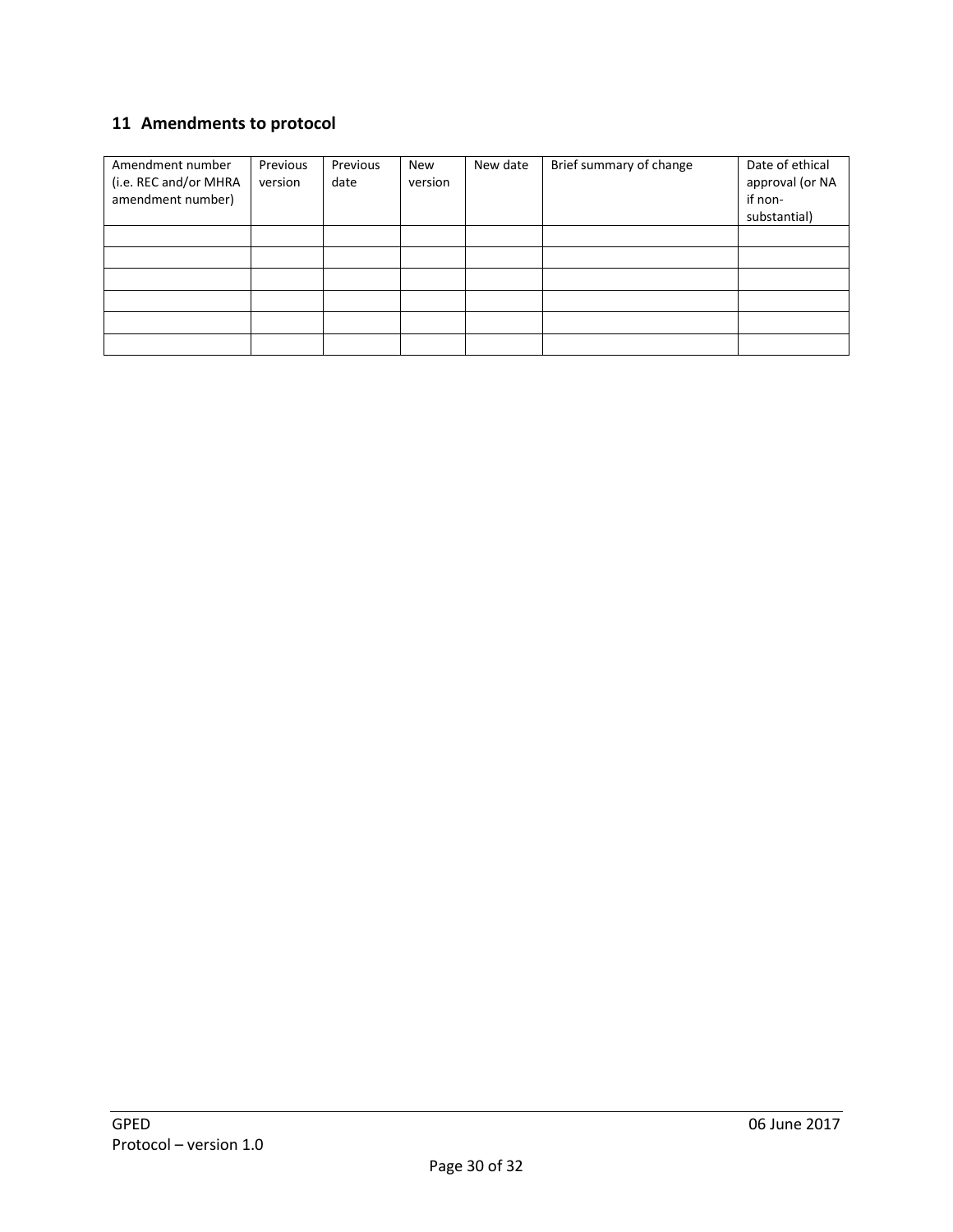## <span id="page-30-0"></span>**12 References**

- 1. Monitor. A&E delays: why did patients wait longer last winter? Monitor, London: 2015. Available at: https://www.gov.uk/government/publications/ae-delays-why-did-patients-wait-longer-last-winter.
- 2. Collis J. Adverse effects of overcrowding on patient experience and care. Emerg Nurse 2010;18(8):34- 39.
- 3. Richardson DB. Increase in patient mortality at 10 days associated with emergency department overcrowding. Med J Aust 2006;184:213-6.
- 4. NHS England. Transforming urgent and emergency care services in England. Urgent and Emergency Care Review End of Phase 1 Report. NHS England, London: 2013. Available at: http://www.nhs.uk/NHSEngland/keogh-review/Documents/UECR.Ph1Report.FV.pdf.
- 5. UEC Review Team and ECIST. Transforming urgent and emergency care services in England. Safer, faster, better: good practice in delivering urgent and emergency care. A guide for local health and social care communities. NHS England, London: 2015.
- 6. Carson D, Clay H, Stern R. Primary Care and Emergency Departments: Report from the Primary Care Foundation. Primary Care Foundation, London: 2010.
- 7. Berchet C. OECD Working Paper No. 83. Emergency care services: trends, drivers and interventions to reduce demand. OECD, Paris: 2015.
- 8. Khangura JK, Flodgren G, Perera R, Rowe BH, Shepperd S. Does employing general practitioners to provide care for patients with non-urgent problems in emergency departments decrease resource use and costs? Cochrane Database of Systematic Reviews 2012, Issue 11. Art. No.: CD002097. DOI: 10.1002/14651858.CD002097.pub3.
- 9. Purdy S. Avoiding hospital admissions. What does the research evidence say? The King's Fund, London: 2010.
- 10.Ramlakhan S, Mason S, O'Keeffe C, Ramtahal A, Ablard S. Primary care services located with EDs: a review of effectiveness. Emerg Med J 2016. doi:10.1136/emermed-2015-204900.
- 11.Anonymous. Acute and emergency care: prescribing the remedy. RCEM, London: 2014. Available at: file:///C:/Users/Jonathan/Downloads/C--inetpub-wwwroot-medical-cem-Upload-documentz-CEM7893-Acute%20and%20emergency%20care%20-%20prescribing%20the%20remedy.pdf.
- 12.Royal College of Emergency Medicine and the Patients Association. Time to act: urgent care and A&E – the patient perspective. RCEM, London: 2015. Available at: http://www.rcem.ac.uk/Shop-Floor/Policy/Reports/Time%20to%20Act%20(2015).
- 13.NHS England. Transforming urgent and emergency care services in England. Urgent and Emergency Care Review End of Phase 1 Report. NHS England, London: 2013.
- 14.Royal College of Emergency Medicine and Urgent Health UK. The Royal College of Emergency Medicine and Urgent Health UK call for the colocation of urgent care services with A&E departments (press statement, 4th November 2015). Available at: www.rcem.ac.uk.
- 15.NHS England. Urgent and emergency care vanguard sites. Available at: https://www.england.nhs.uk/ourwork/futurenhs/new-care-models/uec/ (accessed 08-11-15).
- 16.Salisbury C, Chalder M, Hollinghurst S, et al. The impact of NHS walk-in centres on A&E services. Final report 2006. http://www.bristol.ac.uk/media
	- library/sites/primaryhealthcare/migrated/documents/wicaandereport.pdf.
- 17.O'Dowd, A. GPs in A&E could help tackle unsustainable rise in emergency hospital admissions. BMJ 2010;341:c3618.
- 18.Royal College of General Practitioners. RCGP response to College of Emergency Medicine report. RCGP, London: 2015. Available at: http://www.rcgp.org.uk/news/2014/july/rcgp-response-tocollege-of-emergency-medicine-report.aspx.